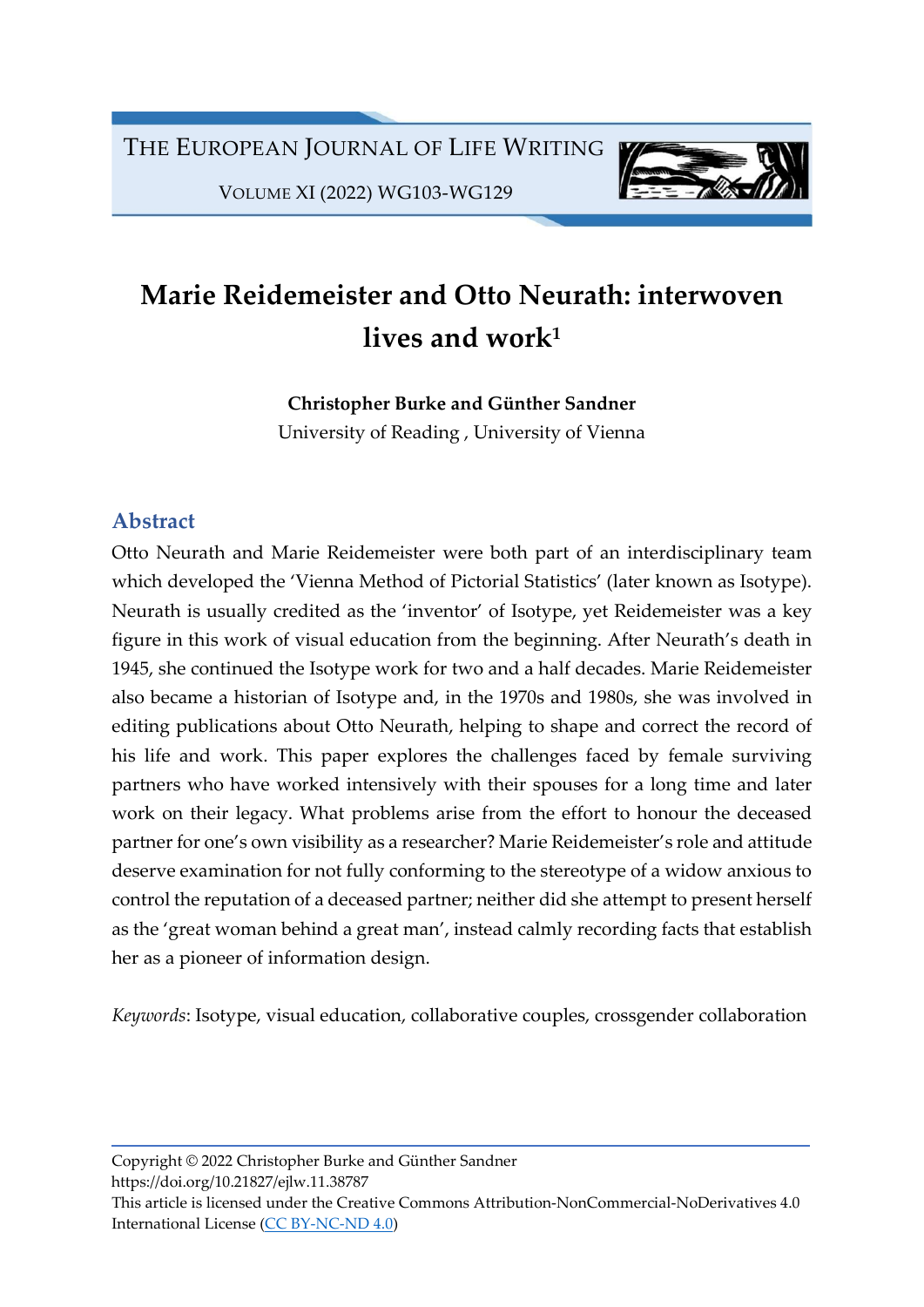### Introduction

The 'Vienna Method of Pictorial Statistics' was developed from 1925 onwards by a group at the Social and Economic Museum of Vienna, directed by Otto Neurath. There it was used mainly for adult education – to make social and economic relationships understandable to the citizens of Vienna – but also in schools. In addition to pictorial charts based on statistical data, educational pictures were also produced for health campaigns or accident prevention at work. The Vienna method quickly achieved international fame. In addition to exhibitions, Neurath's team designed numerous publications, and even some animated films. Almost from the beginning, Marie Reidemeister was responsible for the designing work of 'transformation' within the team at the Museum. At the end of the 1920s, the German artist Gerd Arntz joined the staff and created the design of the increasingly standardized pictograms. The charts, which were mostly based on scientific data, were always produced in 'collective work':<sup>2</sup> a number of scientists and artists were involved, i.e. experts in statistics, history, medicine, geography, cartography, engineering, industrial management, and history of art.<sup>3</sup>

Following the events of February 1934—the suppression of the workers' movement and the establishment of a dictatorial, Austrofascist political system—many protagonists of the visual education work had to flee from the threat of persecution. Based on a proposal by Marie Reidemeister, the acronym Isotype (International System of Typographic Picture Education) was introduced as the new name for the method soon afterwards. The aim of Isotype was the 'humanisation' and the 'democratisation' of knowledge, as Otto Neurath in particular repeatedly emphasised.<sup>4</sup>

The role of Marie Neurath (née Reidemeister) has been persistently underestimated in the history of Isotype. She was an essential member of the team led by Otto Neurath at the Social and Economic Museum in Vienna and she continued this work for decades after Neurath's death in 1945. It was, however, not only the writing of its history by others that was responsible for this; her own historical accounts of it after 1945 partly contributed to this false impression, along with Neurath's own writings (however inadvertently). Yet there is at least one example of her complaining about this tendency, and in her final memoir of the professional partnership with Otto Neurath (published in 2009), her own significant contribution came clearly to the fore. As a sign of the increasing recognition of her individual work as a writer and designer, an exhibition was dedicated to her in 2019.<sup>5</sup>

Yet Reidemeister also played a leading role in the first consolidated appreciation of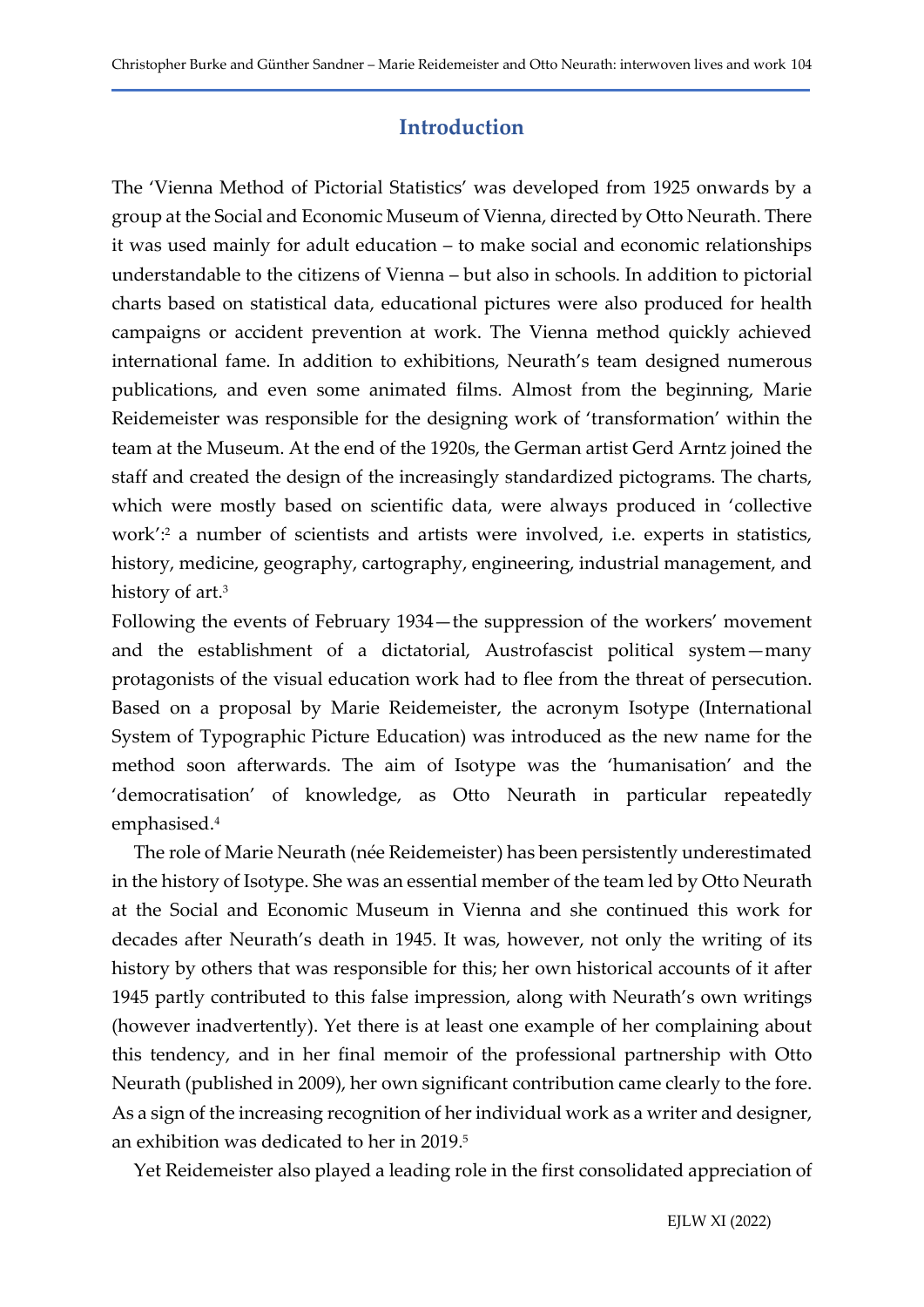Otto Neurath's work by co-editing the volume of his writings Empiricism and Sociology (1973). Interest in the work of Otto Neurath continues to grow as his views on manifold subjects – political economy, linguistic philosophy, and visual education – seem to resonate increasingly into the twenty-first century. A 'political biography' of Neurath was published in 2014, and a full version of his 'visual autobiography' appeared in 2010.<sup>6</sup>

Using the example of the life and work relationship of Marie Reidemeister and Otto Neurath, this essay will examine how surviving partners who worked intensively together with their spouses for a long time participate in their legacy. What challenges does this kind of remembrance work face? What problems result from the effort to honour a deceased partner – also for a woman's own visibility as a researcher? It is shown that Marie Reidemeister's role as Otto Neurath's working partner and leading transformer of the Isotype team resulted in challenges and problems for her later historical work and memoir writing. It concerned not only the story of her life partner and work colleague but also their joint project, for which she felt particularly responsible after her husband's passing.

By addressing such research questions, the essay also aims to contribute to the discussion about collaborative couples and crossgender collaboration.

### Crossgender Collaboration

The story of Marie Reidemeister and Otto Neurath is also interesting against the background of the role and position of women in education and science at the beginning of the twentieth century. Slack points out that the 'interwar period in general (…) emerges as a historical period conductive to the rise of crossgender collaboration in the arena of social policy.'<sup>7</sup> For Neurath, however, such collaboration was anything but new. For him, women played a much greater role as cooperation partners and collaborators than, for example, with the other members of the Vienna Circle. The Vienna Circle was a philosophical discussion group in interwar Vienna and Otto Neurath was one of its leading members; his second wife, mathematician Olga Hahn, was also a member. None of its other (mostly male) members did joint scientific work with their spouse. Why was Neurath different? At least two things can be mentioned here: Firstly, the key role of 'women's issues' [Frauenfrage] in Otto Neurath's early intellectual and political socialisation. In this context, both his early correspondence with Swedish reform pedagogue Ellen Key as a young man and his partnership and later marriage with Anna Schapire, who had vehemently and belligerently advocated women's rights, played a role. Secondly, and in line with this,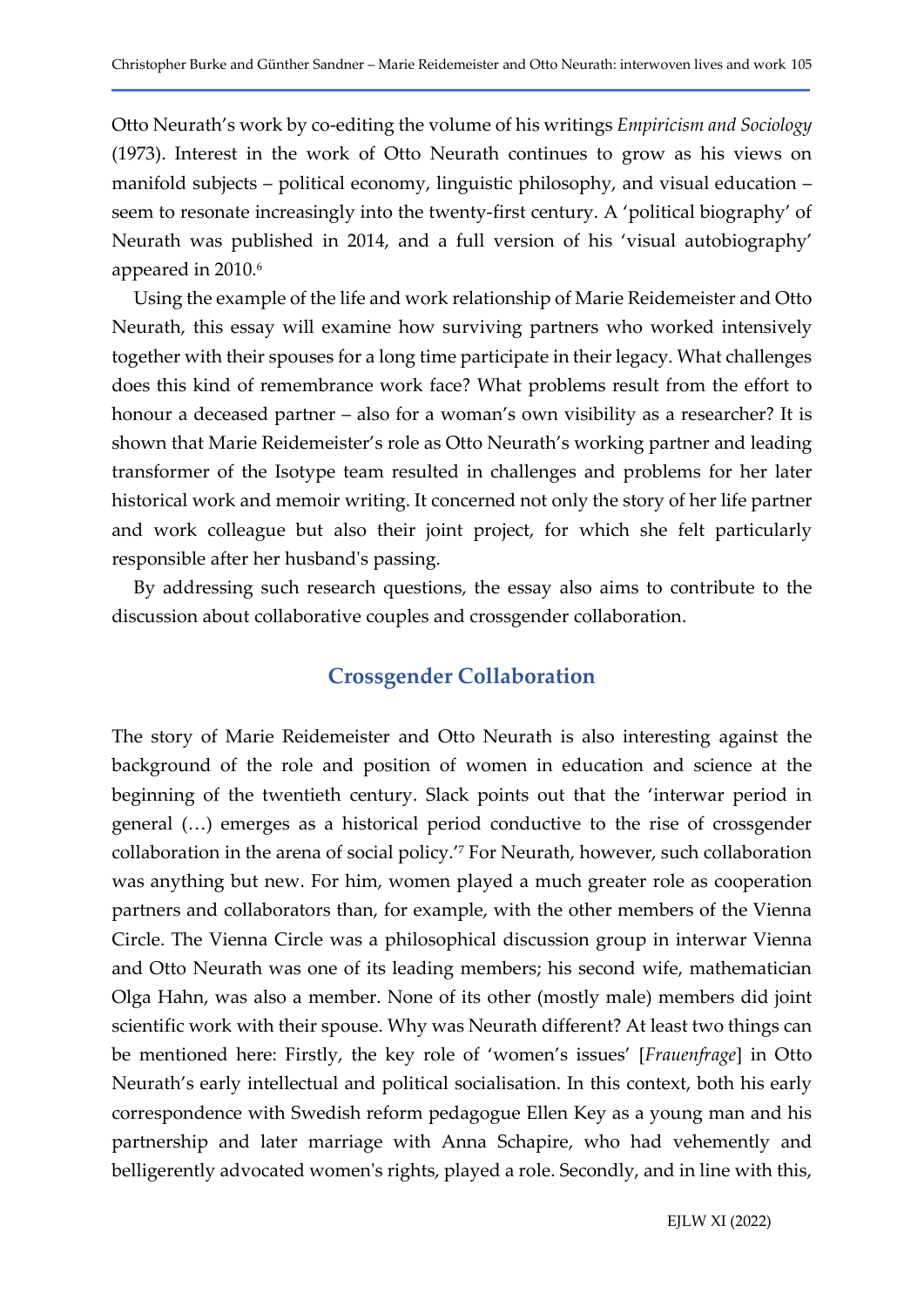Marie Reidemeister was not the exception as a (female) cooperation partner, but rather the rule. For Otto Neurath practiced not only egalitarian collaboration with his first two wives: in general, women played a central role in the 'collective work' with Otto Neurath—exemplified by Margarete Lihotzky in the Austrian Settlers' movement, or Marie Jahoda and Edith Matzalik in the Social and Economic Museum—to name but a few examples. Mary Fledderus, Mary van Kleeck or Susan Stebbing could be mentioned as further (later) examples in the time of emigration (1934–1945).

Neurath's position on the fringes of the academic field may also have played a role—in other words, his relative distance from university life. This became increasingly clear at the latest after the University of Heidelberg revoked his habilitation in May 1919, a consequence of his involvement in the revolutionary events in Munich after the Great War. The path Neurath then took offered little security via an institution, but enabled a largely self-determined organisation of work, which would certainly have been more difficult in a hierarchical and extremely maledominated institution such as the university.

### Anna Schapire and Olga Hahn

Otto Neurath was married three times, and in each case the marriage was not only a personal but also a working relationship. He had been widowed twice before he married Marie Reidemeister in 1941. Jordi Cat has described this as 'a lifelong pattern of serial integration of intellectual and erotic bonds',<sup>8</sup> which carries the mild implication of a compulsion on Neurath's part. Intellectual exchange and professional collaboration were certainly part of the partnerships with his first two wives. This was by no means unique,<sup>9</sup> but nevertheless the exception.

Anna Schapire, who was Neurath's senior by more than five years, made a decisive contribution to his intellectual development, influencing his main interests and contributing to his politicization.10 Born in Brody in 1877, Schapire was politically active as a young woman. In 1906, she earned her doctorate from the University of Bern with a dissertation about the protection of workers' rights in Germany. Her work was multifaceted: she was a prose writer and poet, a translator and political journalist, a literary scholar, and a feminist publicist. She married Otto Neurath in 1907, and together they compiled a two-volume reader of economics in 1910. This was intended to familiarize students with original economic texts, each prefaced by short biographical sections about the authors. In the same year, their translation of Francis Galton's Hereditary Genius (1869) was also published under the title Genie und Vererbung (Genius and heredity). In the jointly written preface, they explicitly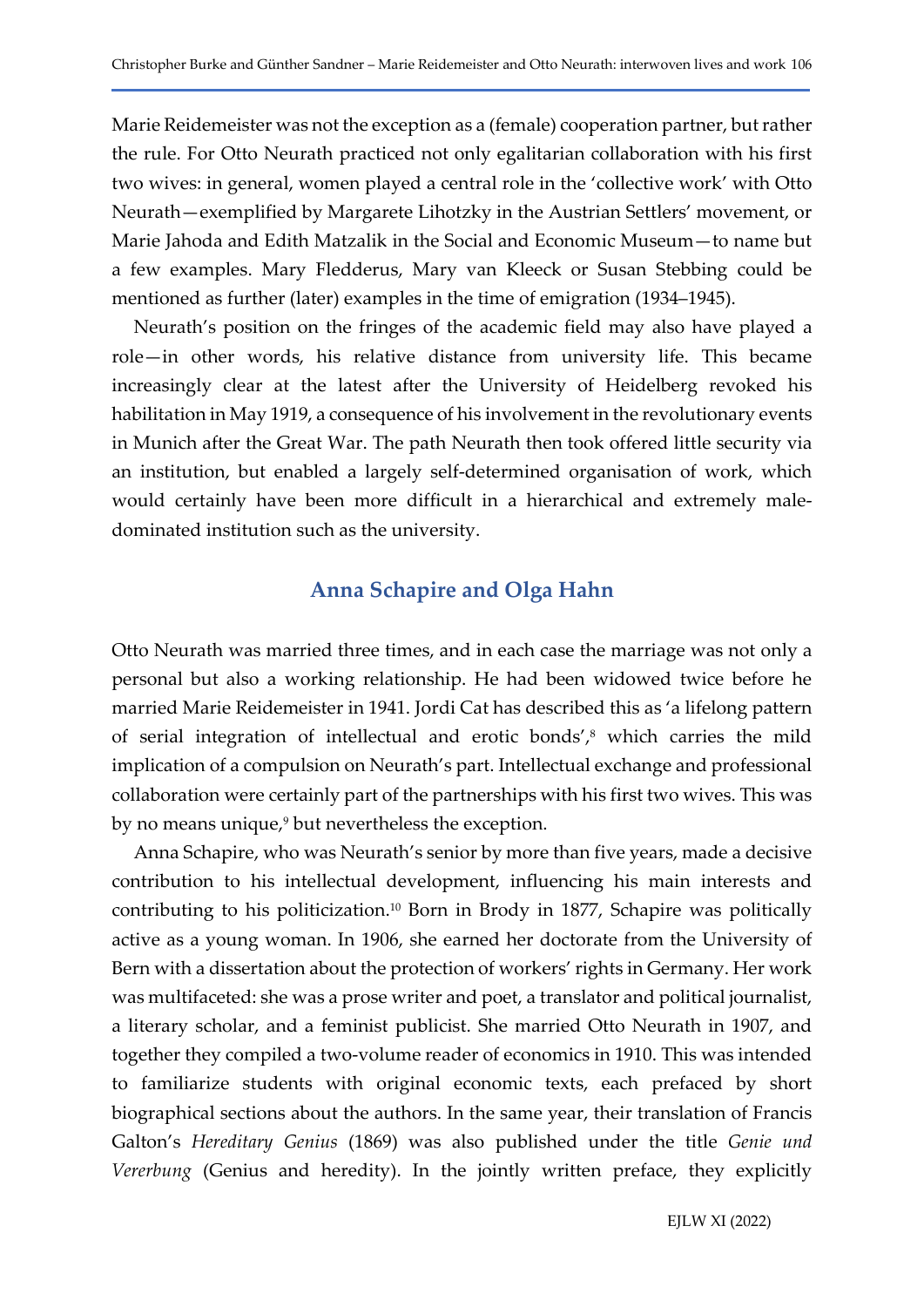endorsed Galton's views on the inheritance of talent and intelligence. Anna Schapire-Neurath died in November, 1911, at the age of only 34, due to complications after the birth of her only child, Paul Neurath.

Less than six months after the death of his first wife, Otto Neurath married his schoolmate Olga Hahn (born in the same year as him, 1882).<sup>11</sup> This seems to have been a marriage of friendship and mutual assistance. Olga Hahn had gone blind at the age of 22 and became increasingly isolated as a consequence. Neurath had been studying in Berlin at that time and, on returning to Vienna in 1906, he joined others in helping Hahn to complete her studies in mathematics and philosophy. They organized a reading service and mathematical exercises to prepare her for examinations. In 1911, she became only the third woman to earn a doctorate in philosophy from the University of Vienna. Neurath evidently hoped to count on Hahn's contribution to educating his son Paul, but it must have become clear that this was too burdensome to her and, one year after their marriage, the young boy was sent to be cared for at an institute of evangelical deaconesses in Upper Austria, only returning home when he was nine years old. Otto Neurath wrote essays for publication with Olga Hahn: as early as 1909, the two had jointly published the article 'Zum Dualismus der Logik' (On the dualism of logic). In the 1920s, she participated in the meetings of the Vienna Circle, and before that in other discussion groups together with her husband. One of Neurath's closest friends, Wolfgang Schumann, wrote later:

Anna, a few years older than he, somewhat more civilized and highly intelligent, reacted with criticism and irony to many of his more daring statements and thus contributed to his maturing. He seemed to know and appreciate this. … [Olga] was as intelligent as Anna, also had a streak of irony, but on the whole was more amiable and tolerant. … Many people in Vienna reproached Neurath for his quick remarriage. Both Otto and Anna had been close friends to Olga for years.

This was part of recollections written at the request of Marie Reidemeister-Neurath<sup>12</sup> after Neurath's death, and eventually included in Empiricism and Sociology (1973; see below). Yet the last sentence here seems to have arisen only in the late stages of editing that book, perhaps written by Reidemeister herself (as Wolfgang Schumann had died in 1964); it replaced Schumann's original observation that Neurath 'justified his action quite naturally. He had loved Olga already earlier. He shared with her his pain over Anna.' Reidemeister felt compelled to add a note (signed with her initials 'M.N.') to this passage: 'Nobody knows better than I how loyal Otto was to each of his wives; conflict or competition between these loyalties was non-existent.'13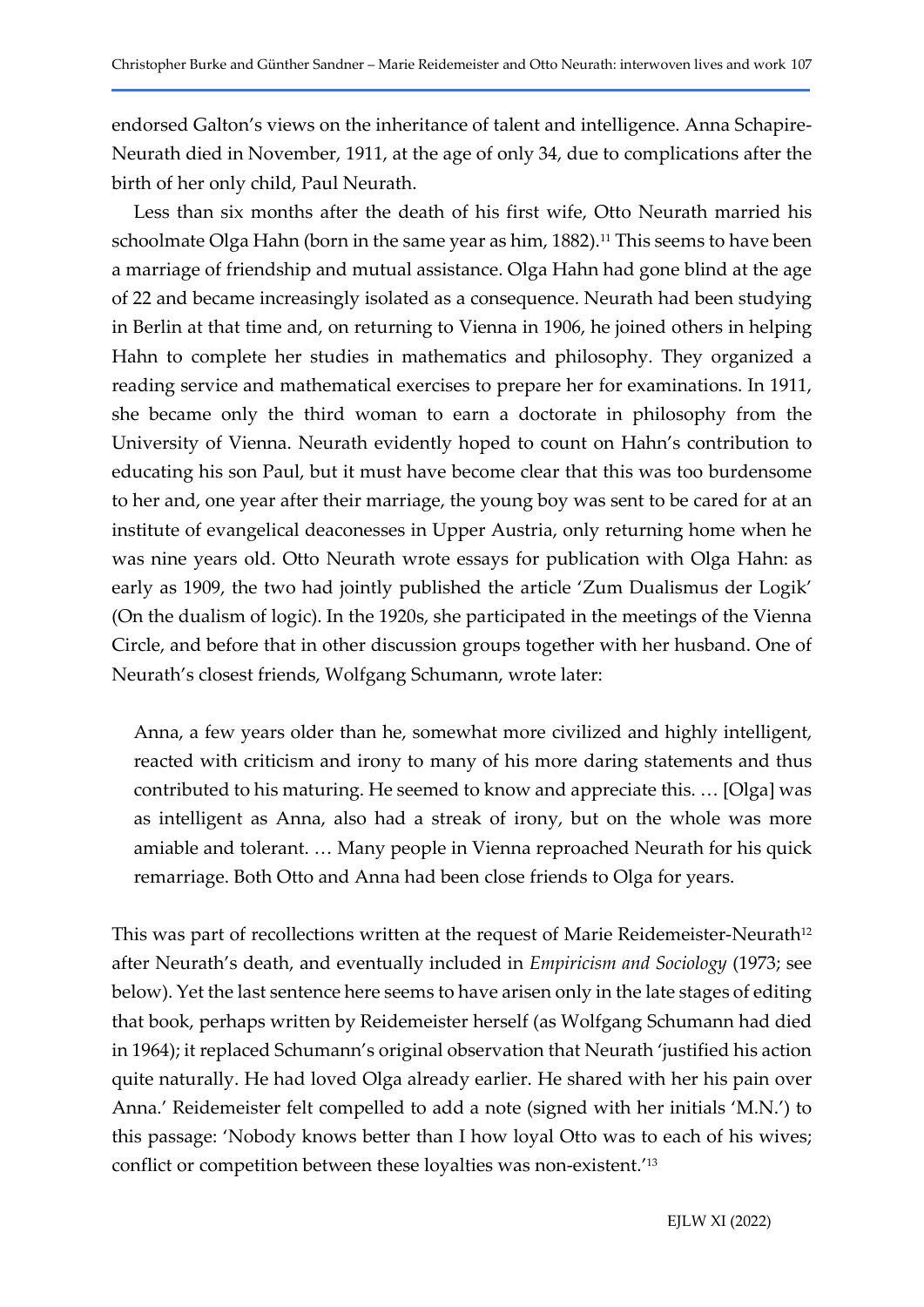# Marie Reidemeister and Otto Neurath—biographical sketches up to 1925

While Otto Neurath's life is well documented biographically, Marie Reidemeister's is not and, especially for her early life, we have to rely mainly on her own autobiographical notes and memoirs, which remain largely unpublished. In particular, her typescript text 'An was ich mich erinnere' (What I remember), which she wrote at the suggestion of Henk Mulder in 1980, is an essential source. As a memoir written by somebody aged 83—unedited and not intended for publication it must be approached with caution, yet it displays remarkable recall and precision.<sup>14</sup>

Reidemeister was born in Braunschweig on 27 May 1898. She came from an educated, middle-class family, and graduated from secondary school in 1917. She then studied natural sciences, first at Braunschweig Technical High School, but mainly at the universities of Munich, Berlin and Göttingen. It had only been possible for women to register at these institutions since 1909, and no doubt Reidemeister was one of few female students at that time.

Otto Neurath was born almost 16 years earlier, on December 10, 1882, in Vienna. He began his studies there, but then studied mainly in Berlin, earning his doctorate on the economic history of antiquity. This was followed by his military service, several years as a teacher at the Neue Wiener Handelsakademie, and his service as an officer in World War I.

The paths of their lives crossed for the first time in the immediate post-war period in Munich, although there was no personal encounter between them yet. Reidemeister experienced the Bavarian Revolution as a young student at Munich university, where she not only heard lectures on atomic theory and on art history (by Heinrich Wölfflin) but also by revolutionaries Erich Mühsam and Ernst Toller. She did not hear Otto Neurath, who gave a lecture in January 1919 to the Munich Workers' Council on 'Full socialization', having become an important theorist on this matter after working as director of the Museum of War Economy in Leipzig (1917–18). Neurath was appointed president of the Bavarian Central Economic Office at the end of March 1919, to implement his program of full socialization, but after the counterrevolution in May 1919, he was arrested and sentenced to imprisonment for 'aiding and abetting high treason'. He remained free on bail and was deported to Vienna after more than half a year of negotiations between the Austrian and Bavarian governments, on the condition that he would not return to Germany.

Reidemeister recalled that 'north-Germans' were not allowed to return to study in Munich after the counter-revolution, so she went instead to Göttingen University,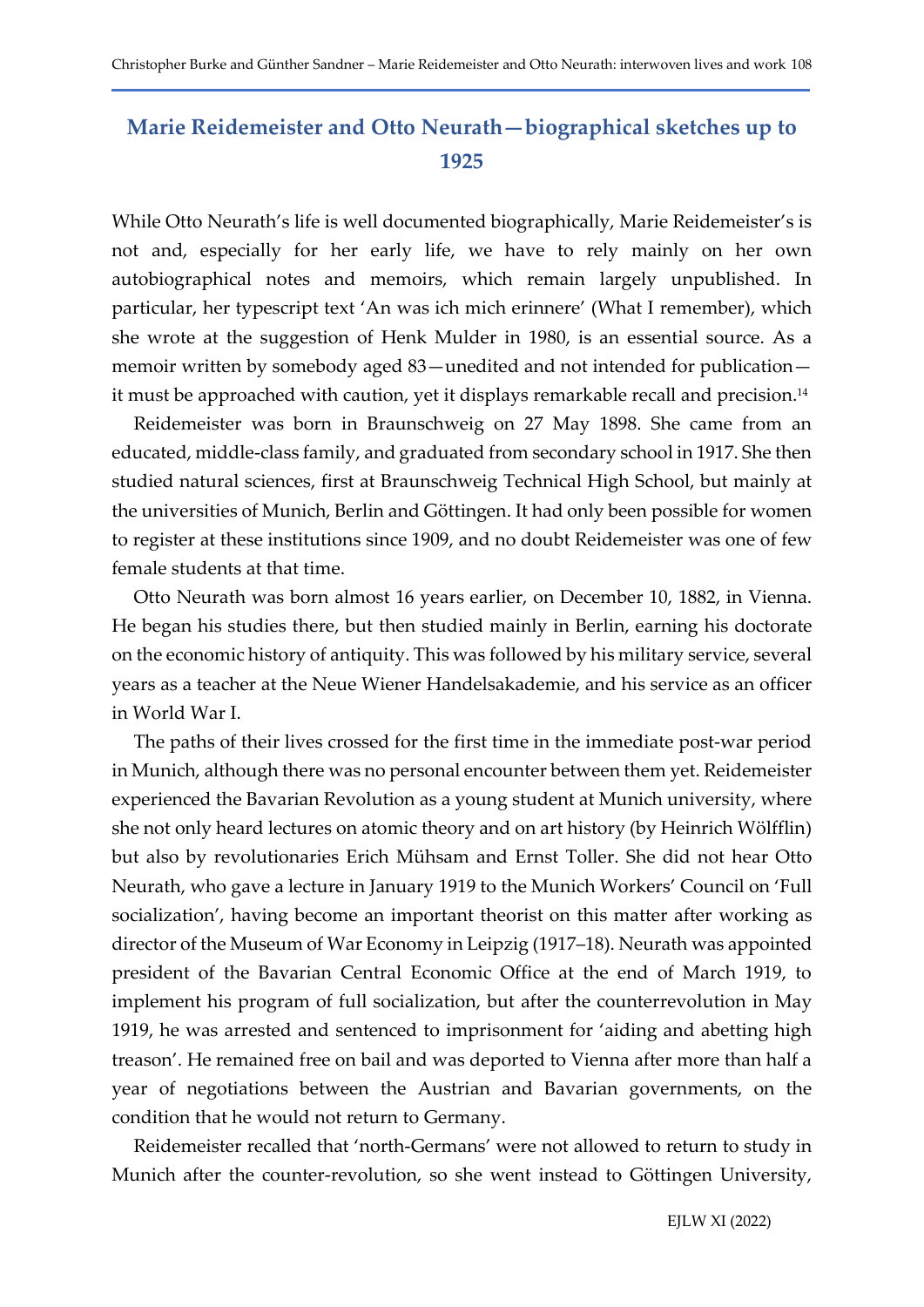where her brother, the mathematician Kurt Reidemeister, was also studying. There she came into contact with the sect-like group around philosopher Leonard Nelson, in which educational reformer Minna Specht played a key role.15 An intermediate semester was inserted in 1919 (due to the war), and she took the opportunity to study drawing and calligraphy in Braunschweig. She moved to Berlin in the early 1920s, where she was given the opportunity to teach in a home for schoolgirls alongside her studies. She was not at all comfortable with the permissive mores of the big city, yet she enjoyed visits to her grandmother's brother Wilhelm Bode, influential art historian & director of Berlin museums; and she heard lectures on theoretical physics by Max Planck, 'which certainly made the greatest impression on me'.<sup>16</sup>

Back in Vienna, now under enlightened social-democratic rule, Neurath first worked in a research institute for social economy, and then became a leading figure in the settlers' movement, supporting self-build associations and promoting garden housing-estate projects. This work brought him into contact with architects such as Josef Frank, Adolf Loos, and Margarete Lihotzky. Based on the final exhibition of Austrian Settlers' Association in 1923, Neurath founded the Museum für Siedlung und Städtebau (Museum for Settlement and Town-planning).

At Easter 1924, Reidemeister returned to Göttingen University, where she had been inspired by lectures on aesthetics by educationalist Herman Nohl. He persuaded her to travel with a group to Vienna to learn about the school reform there. Her brother Kurt had already been brought to the University of Vienna by Hans Hahn in 1922, and consequently came into contact with the Vienna Circle already mentioned, a philosophical group of which Neurath was a founder member. In September 1924, the Nohl group traveled to Vienna. Kurt suggested to Marie Reidemeister that she meet 'the Neuraths', meaning both Otto and Olga Hahn-Neurath. Reidemeister and Neurath formed a close connection from the start, and Neurath included her in his plans for a new Gesellschafts- und Wirtschaftsmuseum (Social and Economic Museum), which opened in January 1925.

Reidemeister went back briefly to take the state examination at Göttingen University, which was then a leading centre for the study of physics under Max Born. At her viva voce, Born questioned here on electromagnetics and thermodynamics; Paul Bernays was her assessor. She took up her position at the Social and Economic Museum of Vienna on 1 March 1925.

### 'Thinking, feeling and action'

It is worth quoting at length from Reidemeister's account of her first meeting and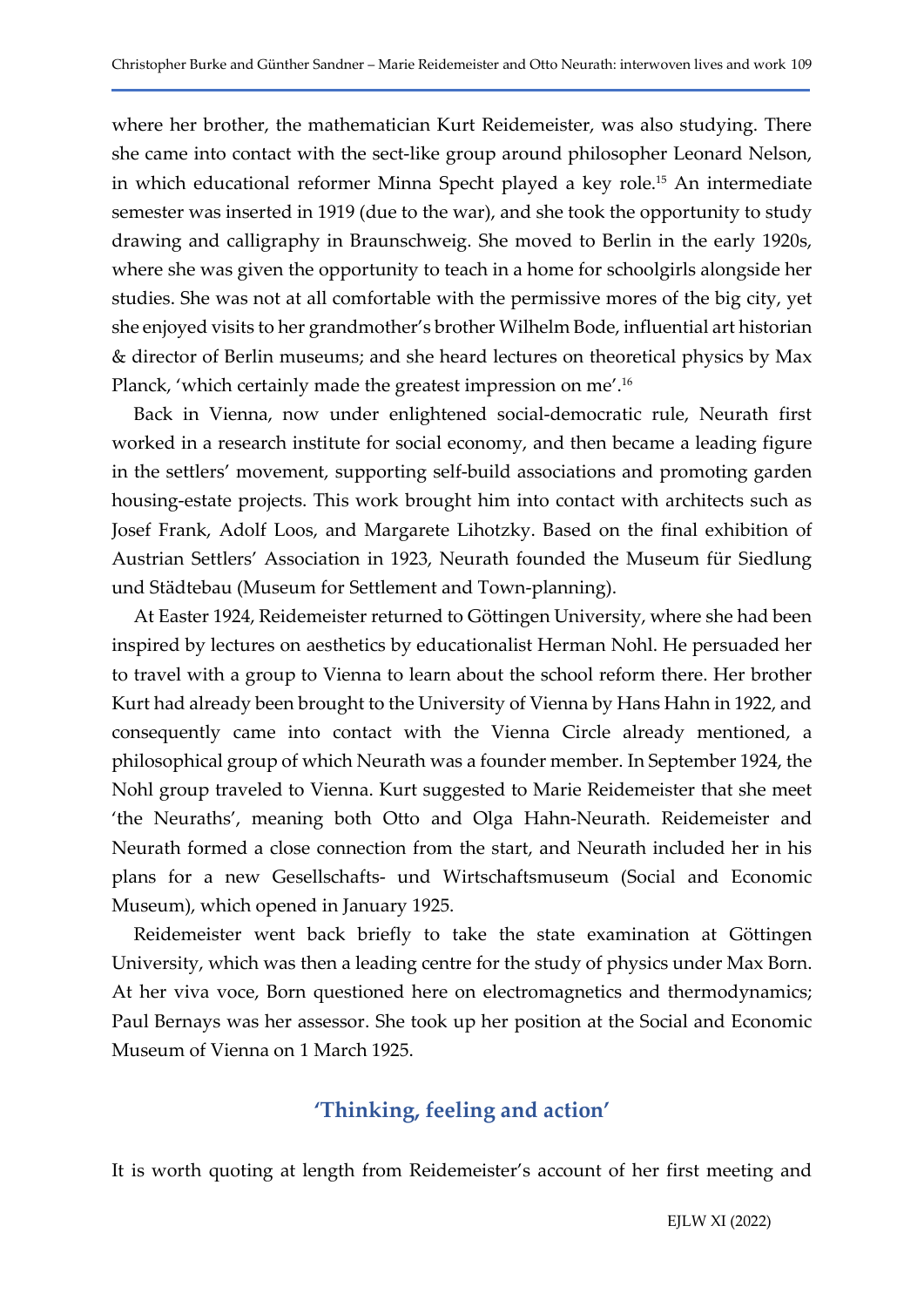rapid involvement with Otto Neurath, which reflects the enmeshed personal and professional bonds between them. Almost six decades later, she recalled the precise date of the encounter (in which she was accompanied by fellow student, Konrad Hirsch)—Friday 26 September 1924:

A red-bearded giant in a white shirt with brown stripes opened the door, looked kindly at me and said: 'so this is Mieze'; he took me by the hand and led me, past book-cases, into the room where the blind Olga was. … I was also astonished when I looked at Olga; Kurt had described her to me as sharp and cynical, with a man's intellect; I saw her friendly, intelligent, serious face and felt a great warmth. Kurt had said little about Otto himself; so I was not really expecting that I would be completely won over and overwhelmed, from first impressions. I can report hardly anything of the conversation; I know only that I listened to everything that Otto said with the greatest interest and with growing agreement, and that every objection by Konrad Hirsch seemed to me silly. Here was a man whose thinking was different from that of all who had taught me previously – grounded, natural, and pure; dubious assumptions simply fell away; for the first time I felt a harmony between thinking, feeling and action. I saw how he refilled our cups and looked after Olga, without interrupting the conversation. It had to do with 'progress': 'what do you mean by that?', Otto asked. K.H. said that, if he did not believe in progress, then he would not like to go on living. Otto was not able to tell, from my silent listening, the kind of impression that he had made on me.<sup>17</sup>

Reidemeister seemed able in this memoir to think back into the state of mind of her younger self: it is revealing that she compared Neurath to those who had taught her previously, implying that she considered him a potential mentor. Indeed, the subtitle of her later text about the professional collaboration with Neurath is 'my apprenticeship and partnership with Otto Neurath', reflecting her progress from being a junior colleague to becoming the joint secretary with Neurath of the Isotype Institute formed in 1942.<sup>18</sup>

They met again each day of the following week at the end of September 1924: on the Monday, Neurath chaired a lecture by Dutch architect Hendrik Berlage, and Reidemeister accompanied him:

Afterwards Otto took me by the hand, and we went home by foot, first through the city park, then past one of Otto Wagner's stations; we spoke about big cities and the country, about architecture and other arts, about my studies; here I mentioned my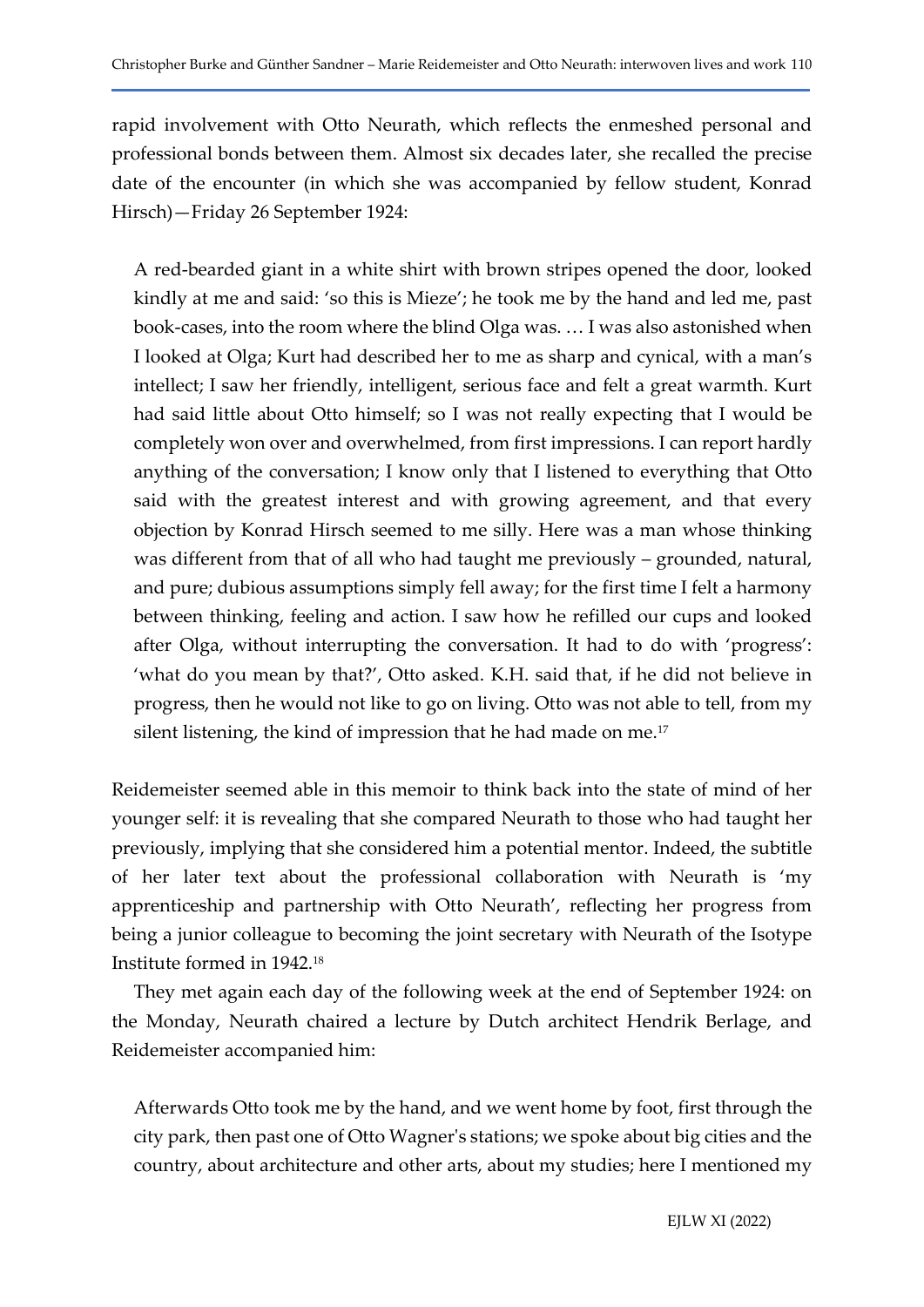lack of success with aesthetics, and that I could not understand Hegel. Then he said: 'but he *is* not understandable—it is good that you have noticed it'.<sup>19</sup>

When we parted at the end of Wednesday evening, the three of us still standing at the door of the living room, I said: 'I would like never to leave'. By this I wished to say: I would like to carry on living in this world, of thinking and feeling, and that I would like never to lose this friendship. Otto made an appointment with me for 2pm the next day … He took me to the Prater and rowed me around the 'Old Danube'. There he gave me a kiss on the forehead. We went together to Boltzmanngasse with this cheering secret; it was an afternoon on which the [Moritz] Schlick circle was meeting; on this occasion there was a social get-together, to which all possible friends were invited.

When we were at home again in the evening, Otto told Olga: 'today I gave Mieze a kiss on the forehead'. At first I was shocked: 'oh, what will come of our secret?' However, then I understood that I had lost nothing, but gained much; what I had seen as an enriching of my life now came to be a turning point. Otto began to build me into his life; this was the first, important and, in Otto's view, indispensable and quite self-evident step. Olga laughed kindly and said: 'that was quick'. Over the following days I spent much time with Olga and could well understand Kurt's friendship with her; we also quickly came to say 'Du' with each other.<sup>20</sup>

Reidemeister remembered that her relationship with Olga Hahn-Neurath developed 'wholly without conflict': she read to Olga, and took her for walks. It seems that Reidemeister's brother Kurt, who had been ambitious for her education from an early age, wanted her mainly to meet Olga, and he thought that she would see through Neurath's 'emptiness' soon enough. Neurath's prolific interests hardly corresponded to emptiness; many testified to his versatile energy—Robert Musil recorded in his diary that Neurath was 'now up and about a great deal, setting up contacts in all directions.'21 Reidemeister remembered his manifold enthusiasm during their first outings together:

He had many pet subjects, and I must know them all; there was such a wealth, that sometimes I had to ask for a moment of rest. He thought also that I should know with whom I was involving myself; he told me more than I wanted at that time to ask. But there was nothing in it that could make me uncertain.<sup>22</sup>

Kurt Reidemeister attempted to 'prise' her away from Neurath during a visit to their family home in Brunswick in 1926: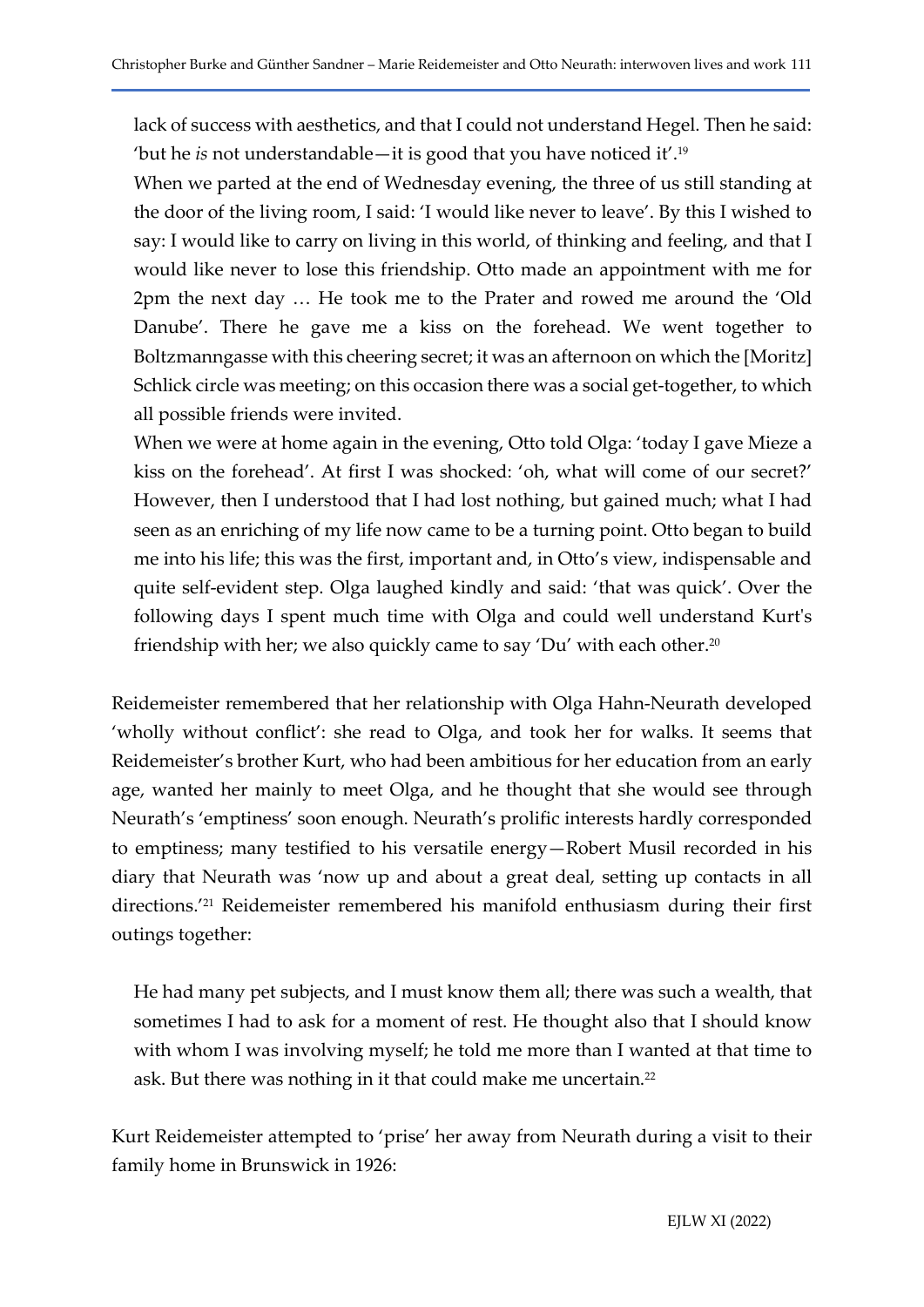He kept on and on at me for hours; he reproached me with being no longer an independent person, but merely an echo of Neurath; I had to get away from there as fast as possible. I fled to Otto. Was he right? I can no longer remember how Otto calmed me. He would have been just as dissatisfied as Kurt if I was an 'echo'; 'you are an autonomous person', he said; and so he wanted it.<sup>23</sup>

# From the Vienna Method of Pictorial Statistics to Isotype

While she was in Vienna in autumn 1924, Reidemeister had been shown the Museum for Settlement and Town-planning by Neurath, as she recalled in a published account:

For me the picture-statistical charts in this small town-planning museum were a revelation. A new world opened up, which had hitherto been entirely closed to me. Neurath believed that I was the right collaborator—I myself could only say that I had no experience in this area.<sup>24</sup>

In her memoir, she gave more details:

Otto saw how impressed I was, and asked me if I could also perhaps design things of this kind; but what should I say – I had never seen anything quite like it before. 'But', he asked, 'if I started a museum where such charts are designed, would you be willing to join in?' To which I replied, without qualifications: 'yes', and I meant it. Otto went on, more to himself: 'now I know that I can do it'. He started on the preparations at once.<sup>25</sup>

Robin Kinross (who was close to Reidemeister in her last decade) remarked that she was 'always extremely modest and self-effacing, but here she did suggest that Neurath would hardly have embarked on the project of the new museum without her'.<sup>26</sup> Despite her lack of experience in designing exhibition charts, Neurath no doubt recognized her particular combination of skills (having studied science and technical drawing) as ideal for the kind of graphic work he had in mind for the Social and Economic Museum.

At first, Reidemeister worked part-time on various administrative and research tasks, and found it rather dull, but this soon changed when major exhibition commissions were received, including the Austrian section for Gesolei (Health Care, Social Welfare and Physical Exercise) in Düsseldorf in 1926. (Gesolei was the largest exhibition of the Weimar Republic, visited by 7.5 million people.) Reidemeister's small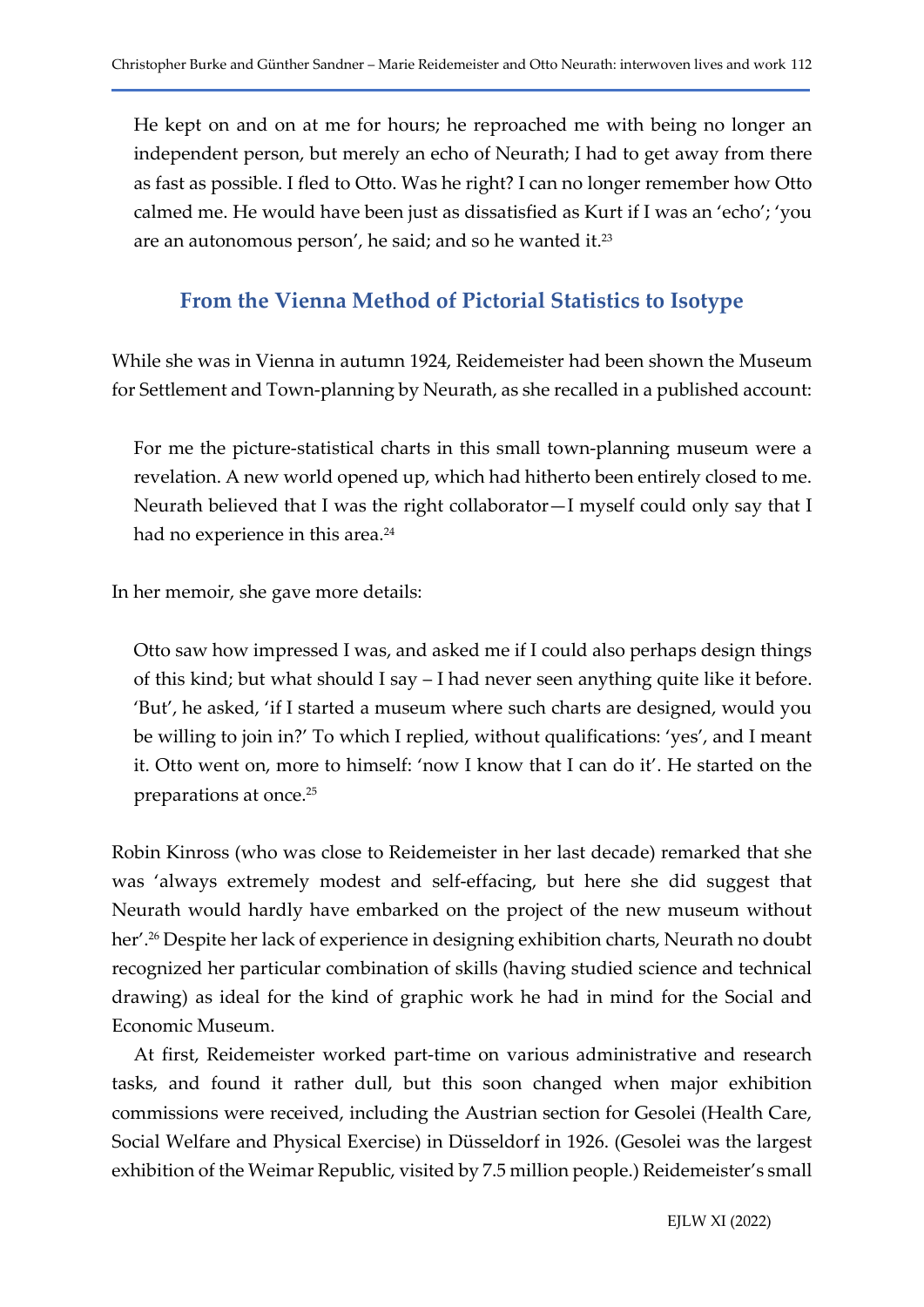salary was supplemented by being paid (from publisher's advances) as Neurath's secretary for writing his book Lebensgestaltung und Klassenkampf (1928). Yet she was unwilling to act as an amanuensis who noted down any bon mot that fell from his lips:

I think it was something of a disappointment for Otto that I did not do more transcribing and collecting of his formulations, something that he certainly could have expected of a secretary; more, and better, ideas came to him when he spoke in conversation or lectured, than when he sat at a typewriter.<sup>27</sup>

At the beginning of 1927, Reidemeister's working hours at the Museum were doubled and her salary was increased to match that of its best paid draftsperson [Zeichner], in respect of the fact that she now carried out 'predominantly scientific work'.28 For work on major exhibitions, and for the first publications of pictorial statistics, a fruitful process of trial and error developed between Neurath & Reidemeister: 'My role in the production process was now clearly established, even though the name given to it – transformation – was not yet in use.' Reidemeister was the first and principal 'transformer' at the Vienna Museum, which Neurath described as the lynchpin who mediated between scientific advisors and graphic artists. This role could be seen as a prototype of the modern information designer. Reidemeister later referred to it as her 'designing work' [Entwurfsarbeit], although neither the term 'graphic design', nor really the concept of it, were current at that time. The term that Neurath coined for Isotype work was 'pictorial education' [bildhafte Pädagogik], and later he came to prefer 'visual education'.

Neurath set out the main principles of the Vienna Method in numerous articles published between 1925 and 1933. His account was largely impersonal, not presenting it as his own creation but as a result of teamwork.<sup>29</sup> Soon after Neurath's death, Reidemeister unequivocally referred to him as 'the creator of Isotype', and in historical accounts published in the 1960s and 1970s, she placed his defining influence in the foreground, but she also documented Isotype work in a descriptive way as a collaborative process. She referred to the transformer as a 'key person', but did not yet mention that it was partly the development of her work that defined this role.<sup>30</sup>

The principal artist who worked on the Vienna Method in its formative years was the German Gerd Arntz, who joined the staff of the Museum in Vienna at the beginning of 1929. His major contribution was to design the pictograms that were the components of statistical charts. Reidemeister recalled that she 'hardly took part' in this process; instead, it was a 'fruitful collaboration' between Arntz and Neurath, partly assisted by Dutch artist Peter Alma and the Czech August Tschinkel.<sup>31</sup>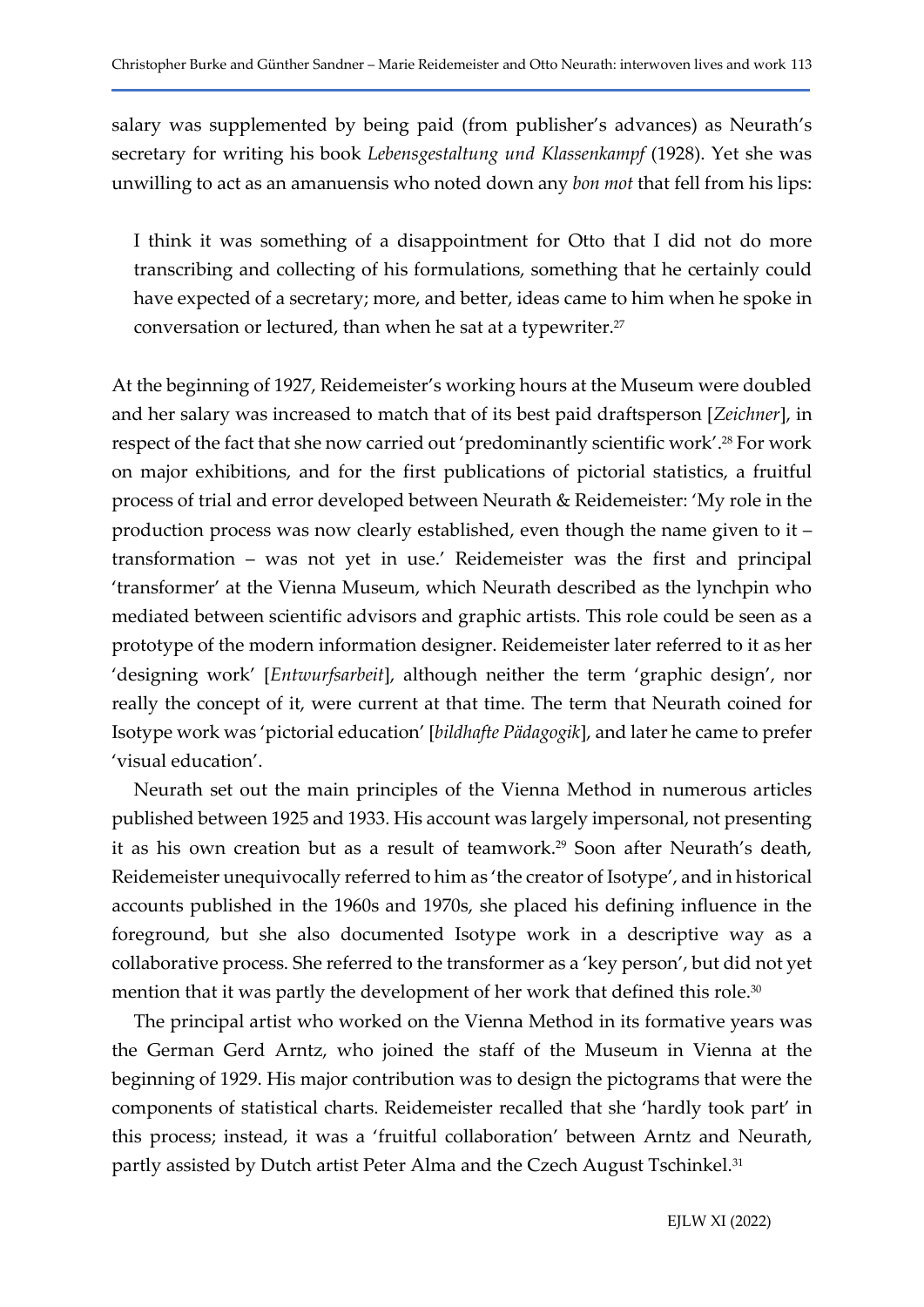The production of pictorial charts was a collective and interdisciplinary process. The size of the team expanded for the major publication Gesellschaft und Wirtschaft (Society and economy, 1930), an atlas of 100 colourful charts, which Kurt Tucholsky described as a 'masterpiece of pedagogical statistics'.32 This publication was launched at an exhibition in a municipal housing block, one of four eventual exhibition spaces of the Social and Economic Museum in Vienna, the principal of which was at the Volkshalle of the New Town Hall. The exhibitions provided important feedback from viewers, which Marie Reidemeister often collected while guiding group tours. In 1932 a Berlin branch of the Museum was established and, from 1931, personnel from Vienna went periodically to Moscow as consultants for the establishment of a Soviet institute for pictorial statistics named Izostat.

After the establishment of a dictatorship and the violent suppression of the workers' movement in February 1934, Neurath, Olga Hahn and Reidemeister left Vienna and resettled in The Hague, sharing a house there together. They rented the two upper floors of a town house: Reidemeister occupied the top floor and Neurath the lower floor together with Hahn. Olga Hahn died in July 1937, on her fifty-fifth birthday, after an operation to remove a kidney; Reidemeister recalled that this was the only time that she saw Neurath cry. According to Reidemeister, Hahn had always cooked for the household—remarkably, given that she was blind. After her death, when Neurath and Reidemeister became extremely busy with various projects, they had hot food delivered to the house.<sup>33</sup>

Arntz and two other members of the Vienna Museum team joined them in The Hague, and the work in visual education continued there. Marie Reidemeister proposed a new name for it: Isotype, an acronym for International System of Typographic Picture Education. This proved necessary for two books that Neurath agreed to write about the method in Basic English, Charles Kay Ogden's strippeddown version of the English language intended as a lingua franca. Although the resulting editions, International picture language (1936) and Basic by Isotype (1937), were published in Neurath's name alone, Reidemeister recalled that she 'was concerned with the words as well as the pictures', and was assisted in writing Basic English by Ogden's 'closest collaborator' Leonora Lockhart.<sup>34</sup>

Significant commissions now came from the USA, including a nationwide poster exhibition for the National Tuberculosis Association. For this, Neurath was invited for a lengthy stay in America (1936–7), and he arranged for Reidemeister to join him there, no doubt for a mixture of professional and personal reasons. (He had similarly insisted that she join him for the congress of the architectural association CIAM, which took place mainly on a boat trip from Marseilles to Athens in 1933.)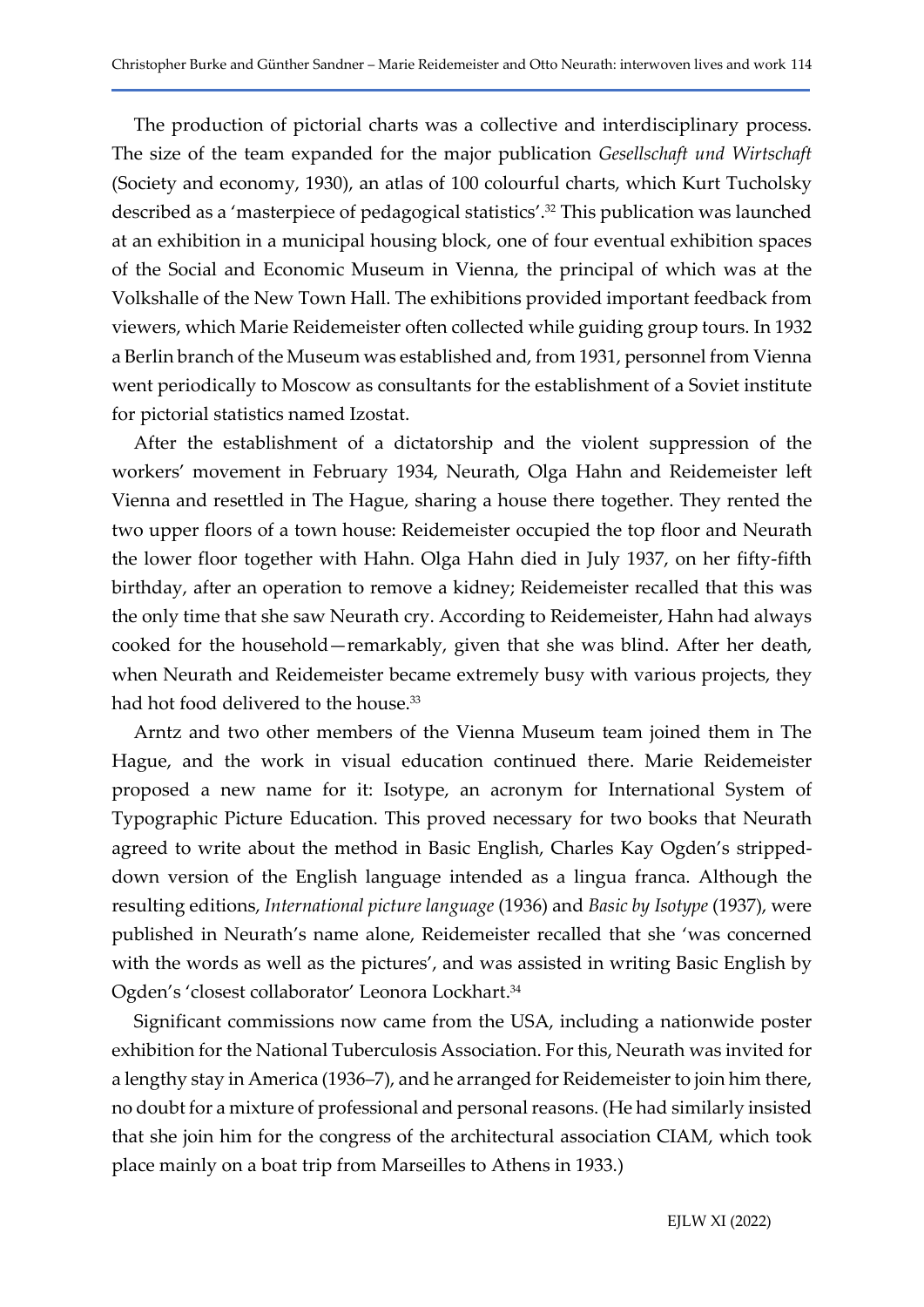In the Netherlands, interesting work was slow to materialize, but in 1938 the department store De Bijenkorf accepted the proposal (initiated by Reidemeister) for a socio-historical exhibition on art, 'Rondom Rembrandt' (Around Rembrandt), shown in triplicate at branches in different cities. This, and a subsequent exhibition about railways, 'Het rollende Rad' (The rolling wheel), were innovative both educationally and technically.

On May 14, 1940, Neurath and Reidemeister fled from the German invasion of the Netherlands, making an adventurous escape in a motorized lifeboat full of refugees. They arrived in England amid a climate of fear about invasion and espionage, and both spent a total of about eight months interned as 'enemy aliens' in separate camps on the Isle of Man.

After their release in February 1941, Otto Neurath and Marie Reidemeister married in Oxford, where they founded the Isotype Institute in 1942. Almost immediately they became involved in work for the British Ministry of Information, including a pictorial booklet Social Security (based on the Beveridge Report), and animated sequences for documentary films directed by Paul Rotha, such as World of Plenty (1943) and Land of Promise (1946).

Otto Neurath died suddenly of a stroke on December 22, 1945, at the age of 63. Marie Neurath took over the sole leadership of the Isotype Institute, which moved from Oxford to London in 1948. Two areas stand out from her work in the following 25 years: writing and designing of educational books for young readers, and educational projects in West African countries. Reidemeister had already begun her work on children's books together with Neurath for the series 'Visual History of Mankind', but she came into her own with books on scientific subjects, drawing on her previous education. For series such as 'Wonders of the Modern World' and 'Visual Science', she conceived titles and consulted with leading experts on the content: for example, the book Inside the Atom (1956) benefitted from her exchange with nuclear physicist Otto Frisch.35 Some of these books did not feature pictorial statistics, as early Isotype work had, but were more illustrative and diagrammatic.<sup>36</sup>

Otto Neurath had remarked that the Isotype was being created 'not, finally, for the Viennese, but rather for the Africans', $37$  reflecting his ambitions for it to be an international picture language. It was Marie Reidemeister who achieved this ambition with her work for governments in the Gold Coast (Ghana), Sierra Leone, and the Western Region of Nigeria during the 1950s, as these territories progressed towards independence from Britain. She traveled to Africa for research and in order to test her designs for information about farming, health, and democracy.<sup>38</sup>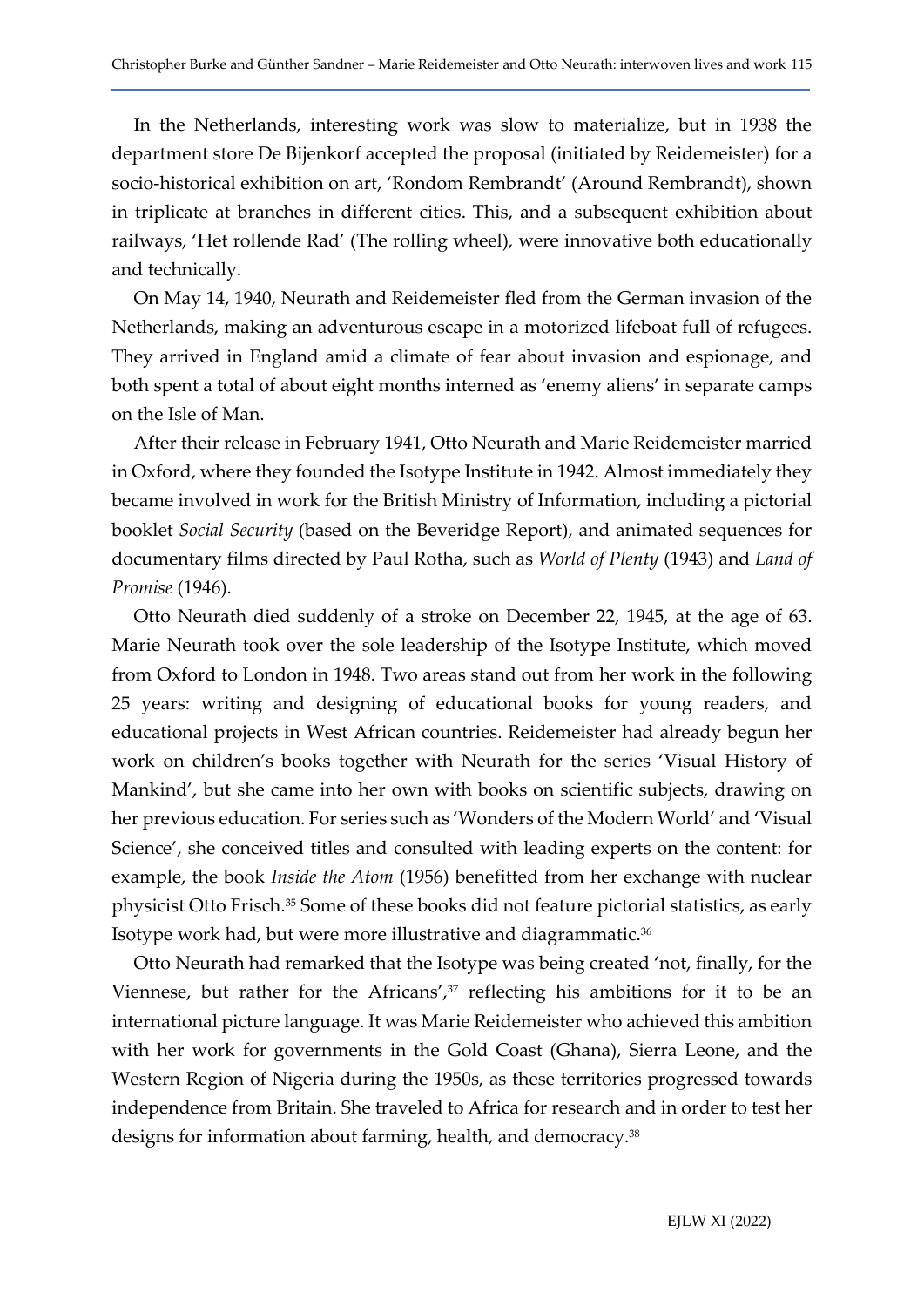# **Domesticity**

The change of location from Vienna to The Hague and then to Oxford had also meant a change in working conditions. This was not only the case in terms of staff, clients and projects. The working conditions had also changed spatially. As the editors of an edition on domesticity note, 'the domestic sphere is not external to knowledge making'.<sup>39</sup> Private households, houses and flats could often appear as key points of scientific or intellectual networks. This was particularly true for Marie and Otto Neurath: in Oxford, their work spaces and private spaces were in the same house. Reidemeister described in detail the situation at the second house where they lived and worked together in the Oxford suburb of Headington:

The garden was smaller but more enclosed, with a hedge and flowering shrubs and an apple tree; a door led direct from the living room into the garden; I often carried my work-table onto the grass. Otto liked to busy himself with the climbing roses; his work-room was on the first floor and also looked onto the garden; there was a room for the draftsmen looking on to the front garden between house and street. There was now more work and more collaborators, who came increasingly often and soon every day; yet this mixture of professional and private life produced no conflicts or disagreements of any kind; in England the private domain is respected; in Austria, Otto had thought that something like this was impossible.<sup>40</sup>

Marie and Otto Neurath invited many people to their home, with whom they also collaborated professionally. These included the publishers Wolfgang Foges, Walter Neurath and Eva Feuchtwang (later Neurath).<sup>41</sup> But it also included friends such as Ilse and Bernhard Reichenbach. Otto Neurath and Bernhard Reichenbach had been interned together on the Isle of Man. After their release the Reichenbachs then lived in London and repeatedly visited the Neuraths in Oxford to recover from the German bombing raids that were straining life in the capital. Ilse Reichenbach was soon to work for the Isotype Institute, and a fellow internee of Reidemeister, Ernie Braun, was employed as housekeeper and general assistant.<sup>42</sup>

Did this situation influence Marie and Otto Neurath's collaboration? Was there onesided dominance, were there 'male' domains and 'female' domains? There are no clear indications of this. Marie's account and other sources do not suggest that she devoted herself more to the domestic and Otto more to the professional parts of life. Nevertheless, there were different roles, possibly consolidated by the connection between home and work. Clients and interested parties for the work of the Isotype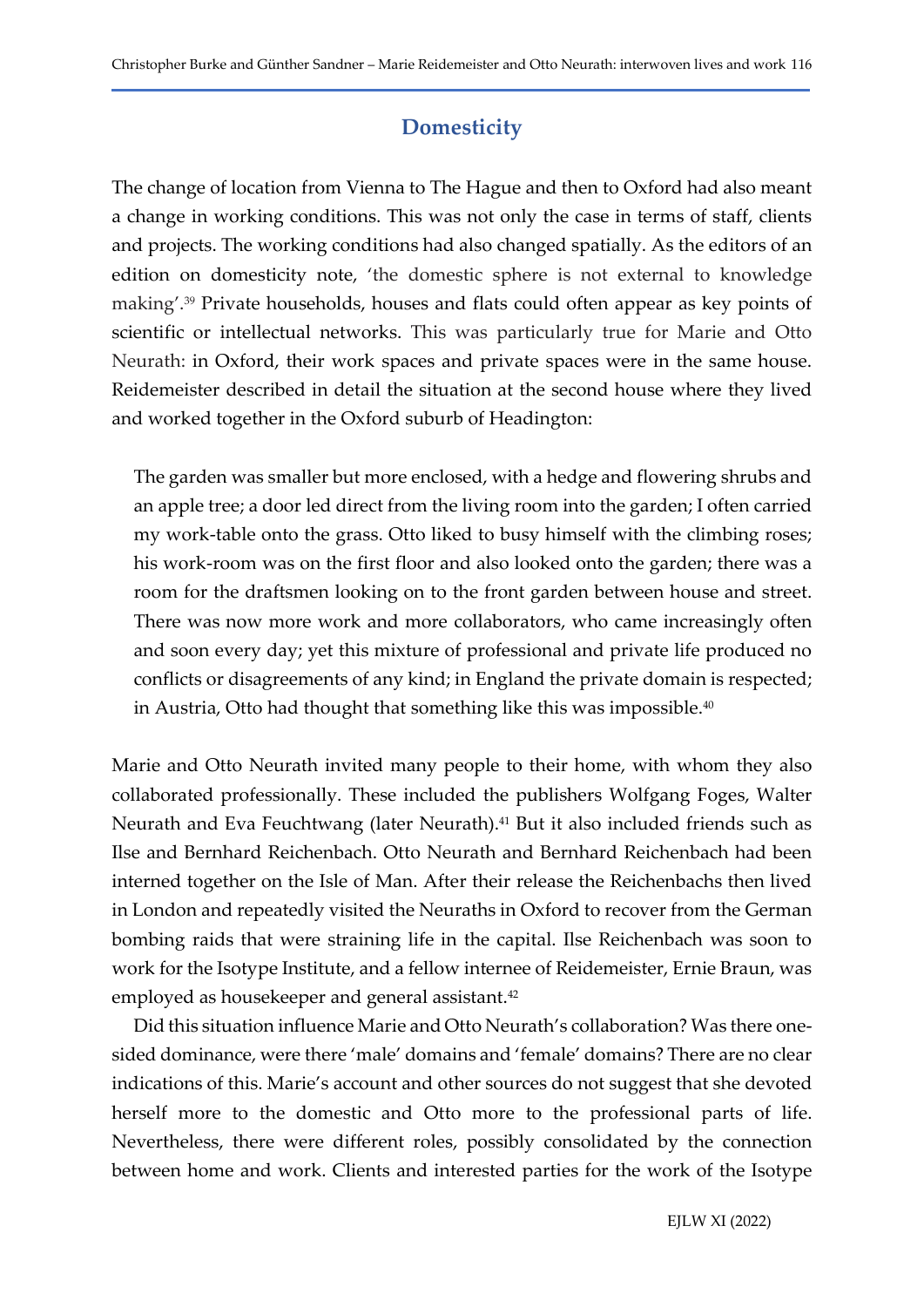Institute usually turned to Otto Neurath. He conducted the 'business talks'—a role she admittedly took over after his death. When there were interviews or newspaper reports, it was mostly Otto Neurath who was at the centre. As we know from many letters, it was he who repeatedly took the train from Oxford to London (or somewhere else) while Marie did visual education work at home. It is probable that the genderrole conventions of that time resulted in Reidemeister taking more domestic responsibility: Otto Neurath wrote to Rudolf Carnap that, while he was lecturing and consulting, 'Mary is very industrious in Isotype work and as housewife'. Carnap's wife Ina replied to this that she admired Reidemeister in this respect, 'since I am only a housewife!'<sup>43</sup>

# Autobiography and memoir

Neurath had become a successful author in the English-speaking world with his book Modern Man in the Making (1939), published by Knopf in New York. (Again, Reidemeister and Arntz had been close collaborators on this book, especially in its integration of text and pictures.) This reputation may have encouraged the bookpackaging firm of Adprint to accept Neurath's proposal for a 'visual autobiography' titled From Hieroglyphics to Isotype. The Viennese émigré who ran Adprint, Wolfgang Foges, suspected that Neurath's proposal was an elaborate promotional piece for Isotype. Neurath was a voracious reader of autobiographies, but his own attempt was thematic in concentrating on his visual experiences in the 'age of the eye', as he called our era. Although his text contains personal anecdotes, it is unconfessional. Neurath had another autobiographical plan towards the end of his life – a dialogue memoir cowritten with his American cousin Waldemar Kaempffert – in which he wanted to use personal recollections to 'characterize the emotional, technical and intellectual climate, not our private lives'. He took the same approach in *From Hieroglyphics to Isotype*.<sup>44</sup> The development of Isotype as a method occupies only the last chapter of the book, in which he presents it as teamwork: Reidemeister is not mentioned by name and, although he does not seek to portray himself as the sole creator of Isotype, the trajectory of his autobiography lends itself to such an interpretation. The full text was only published much later, but soon after his death, an abridged version was edited by Reidemeister and Paul Rotha for publication. (She is not mentioned in that version either, although she is pictured and captioned alongside Neurath above the title.)<sup>45</sup> Decades later, Reidemeister came to doubt the value of this text, remarking privately that it should not be taken too seriously, and that Neurath's early visual impressions were not anything special.<sup>46</sup> Yet, just a few years before that (in print), she recalled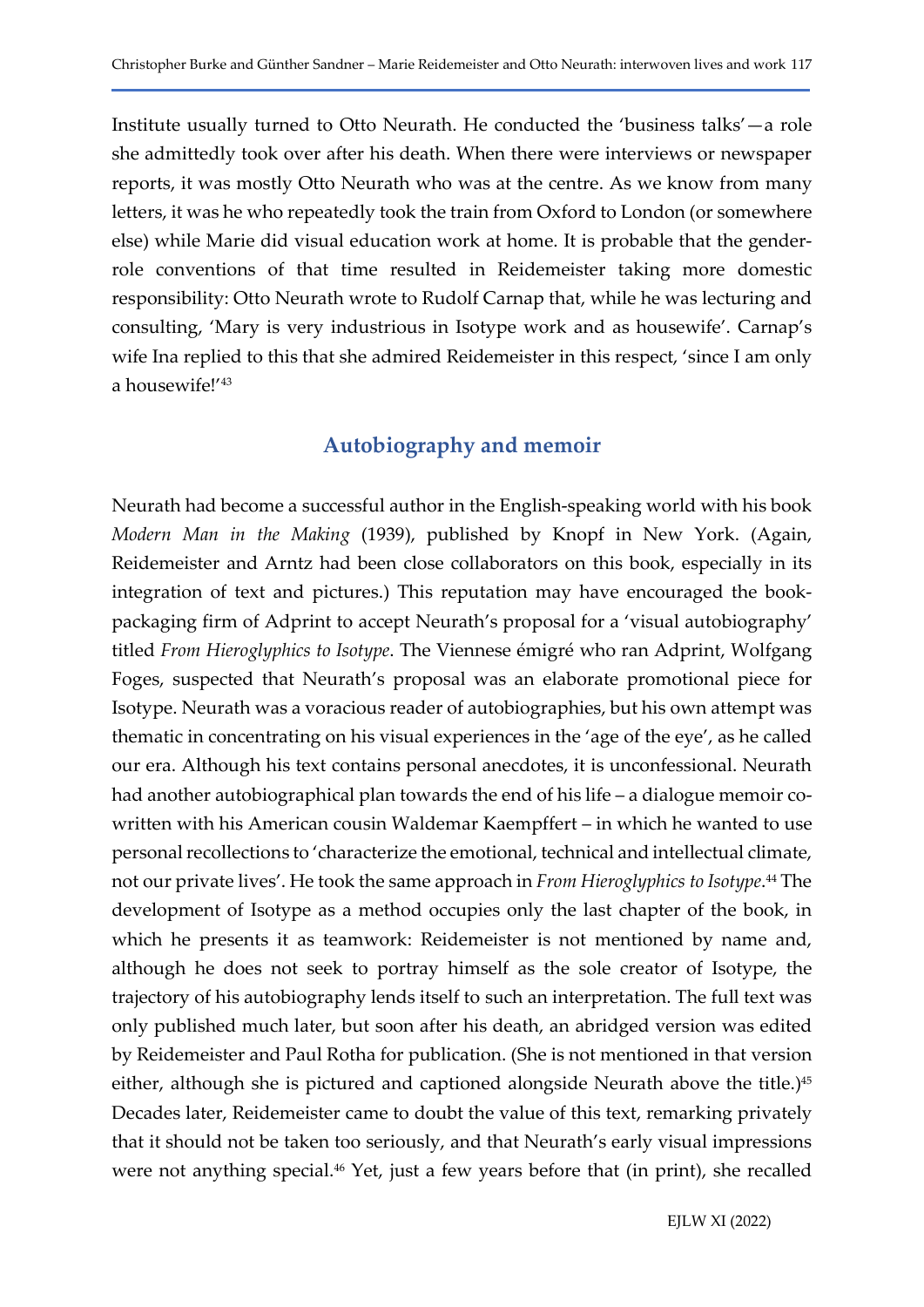Neurath's particular gift of visual memory: 'Once I went with him to the greenhouse in Schönbrunn and complained that he rushed through without looking. He said: "Shall I draw you the flower we passed a few yards back?" He did, and I compared and was amazed.'<sup>47</sup>

The two memoirs that Reidemeister wrote in her eighties are distinct from each other. The longer text, 'What I remember', contains much of a private nature, and she never envisaged it for publication.<sup>48</sup> The shorter text about her 'apprenticeship and partnership with Otto Neurath' was written at the request of Robin Kinross for a planned book project. Kinross made an English translation of this and Reidemeister approved it shortly before her death in 1986; it was finally published in The Transformer (2009).

Earlier, short memoir texts by Reidemeister formed part of the section 'Memories of Otto Neurath' in the first collected edition of his writings, published in English as Empiricism and Sociology (1973), the German texts having been translated by Reidemeister and Paul Foulkes. As she noted in her preface, Neurath lamented on his last day of life that nobody would document his intellectual work. He had been employed as an academic for only a brief period (1907–14) as a lecturer at the Neue Wiener Handelsakademie. His chances of an academic career were ruined by his political activity in Germany, which led to the revocation of his habilitation by Heidelberg university, and by anti-Semitism in Austria. Neurath's participation in the Vienna Circle took place among university teachers (Rudolf Carnap, Philipp Frank, Hans Hahn, Moritz Schlick), but Neurath was considered an outsider, not least for his irreverence of academic philosophy, but also for the political tendency of his thinking. His release from internment as an enemy alien in Britain during World War II was effected by setting up some visiting lectures for him at Oxford University, but this was a temporary arrangement, and Neurath did not seek further involvement there. He seemed to view the work in visual education as equally important. Reidemeister apparently held no ambition to be an academic, but her editorial work on Empiricism and Sociology did much to recover Neurath's intellectual legacy in all its breadth, which had been largely forgotten after 1945.

Since Neurath's death, in addition to compiling a bibliography of his writings, Reidemeister had been collecting memoirs of Neurath from his former colleagues and friends, and these fed into the initial 'Memories' section in Empiricism and Sociology. This book came together soon after she retired from Isotype work in 1971, with the help of her co-editor Robert Cohen, an American philosopher of science. She commented that she initially had no intention of adding her own memories of Neurath, but she was encouraged to do so by Cohen – hence the book includes her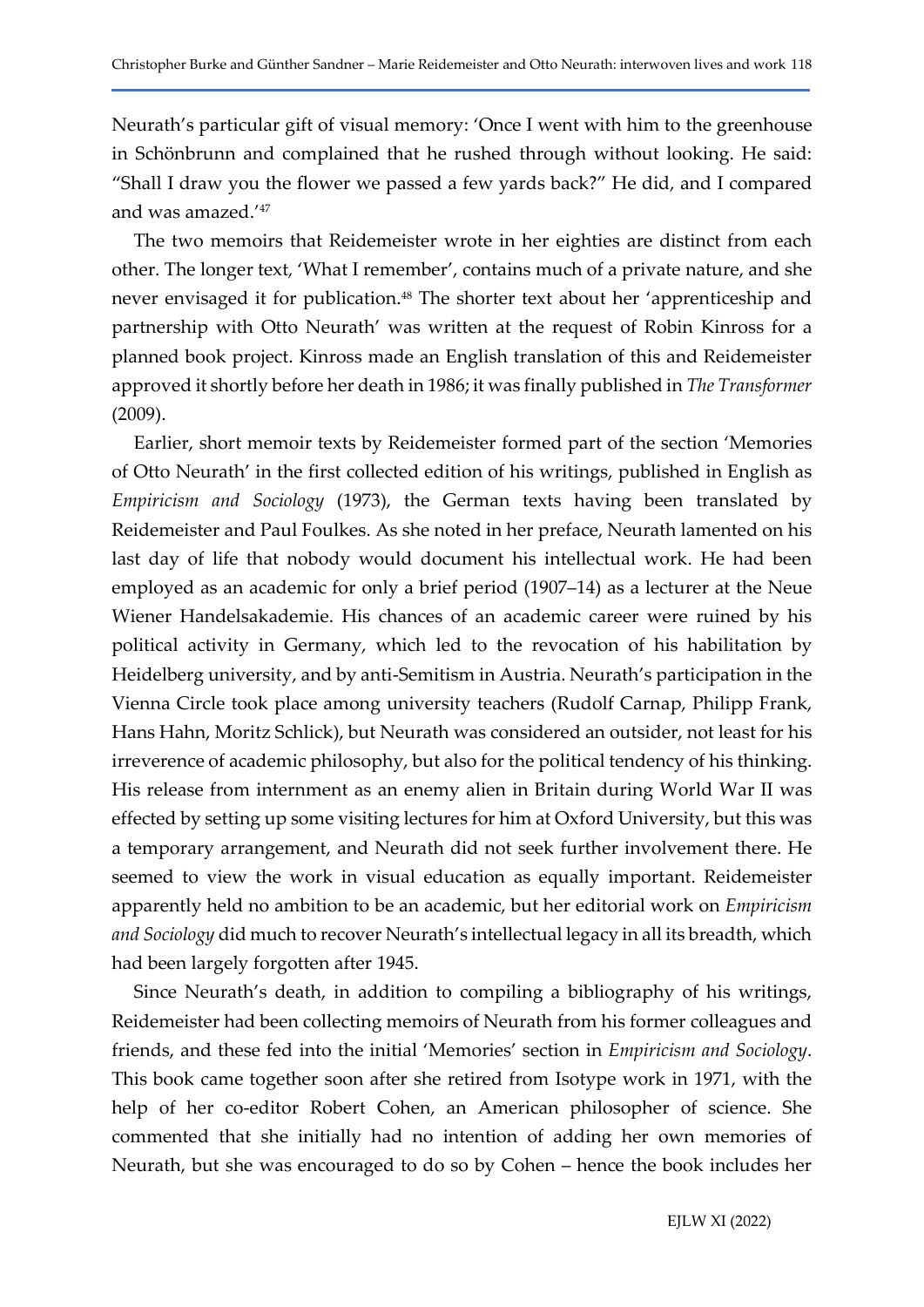informative essay about escaping with Neurath from the Netherlands.

Archival material concerning one of the memoirs, by Wolfgang Schumann, illuminates how Reidemeister shaped the picture of Neurath given in Empiricism and Sociology. Schumann and Neurath met around 1908, and they worked together at the Museum of War Economy in Leipzig and on socialization projects after the First World War. When Neurath was appointed president of the Central Economic Office in Munich in March 1919, he recruited Schumann to join his team again, but their friendship was soured for a long time afterwards by the political complications that ensued from the Bavarian Revolution.<sup>49</sup>

As a result of correspondence between Reidemeister and Schumann after Neurath's death, it was agreed that he would write a memoir of his encounters with Otto Neurath. His typescript comprises 15 pages and a half-page addendum on Neurath's Jewishness, in which he remarked that Neurath had 'suffered' from it.<sup>50</sup> In an accompanying letter, he hinted at a possible second addendum about Neurath and women: 'Throughout his life Neurath was frequently associated with women. He was passionate and an immensely impressive, often funny and whimsically eloquent man. He could be exceedingly amiable and often was. Thus he had relationships with many women. Many a novel could be written about him. But these brief hints may suffice.'<sup>51</sup> These vaguely suggestive formulations must have seemed misleading to Reidemeister, who objected to them (although her strongest objection was to Schumann's ignorance of her own role in the development of Isotype).

Schumann's text was shortened to only three pages in its published form, and does not include any mention of Neurath's Jewishness nor of his popularity with women. As noted above, Reidemeister did include (amended) remarks about Neurath's first two wives, but it was perhaps the innuendos in Schumann's letter that spurred her to add her personal footnotes on this matter to his text. Neurath seemed not to have 'suffered' from being partly Jewish; it would perhaps be more accurate to say that he suffered from anti-Semitic hostility, and so Reidemeister was probably justified in not including this remark.<sup>52</sup> However, this example raises the question of editorial impartiality when others' recollections of a person do not accord with those of an editor who knew that person intimately.

The implication by Schumann that there was some salacious dimension to Neurath's relationships with women is echoed by a more recent remark made by Karl Sigmund in his book about the Vienna Circle, Exact Thinking in Demented Times. Concerning Neurath's relationship with his colleague in the Viennese settlers' movement, architect Margarete Lihotzky, Sigmund remarks that 'she fell for the incorrigible seducer Otto Neurath and became his lover for a short time'.<sup>53</sup> Schütte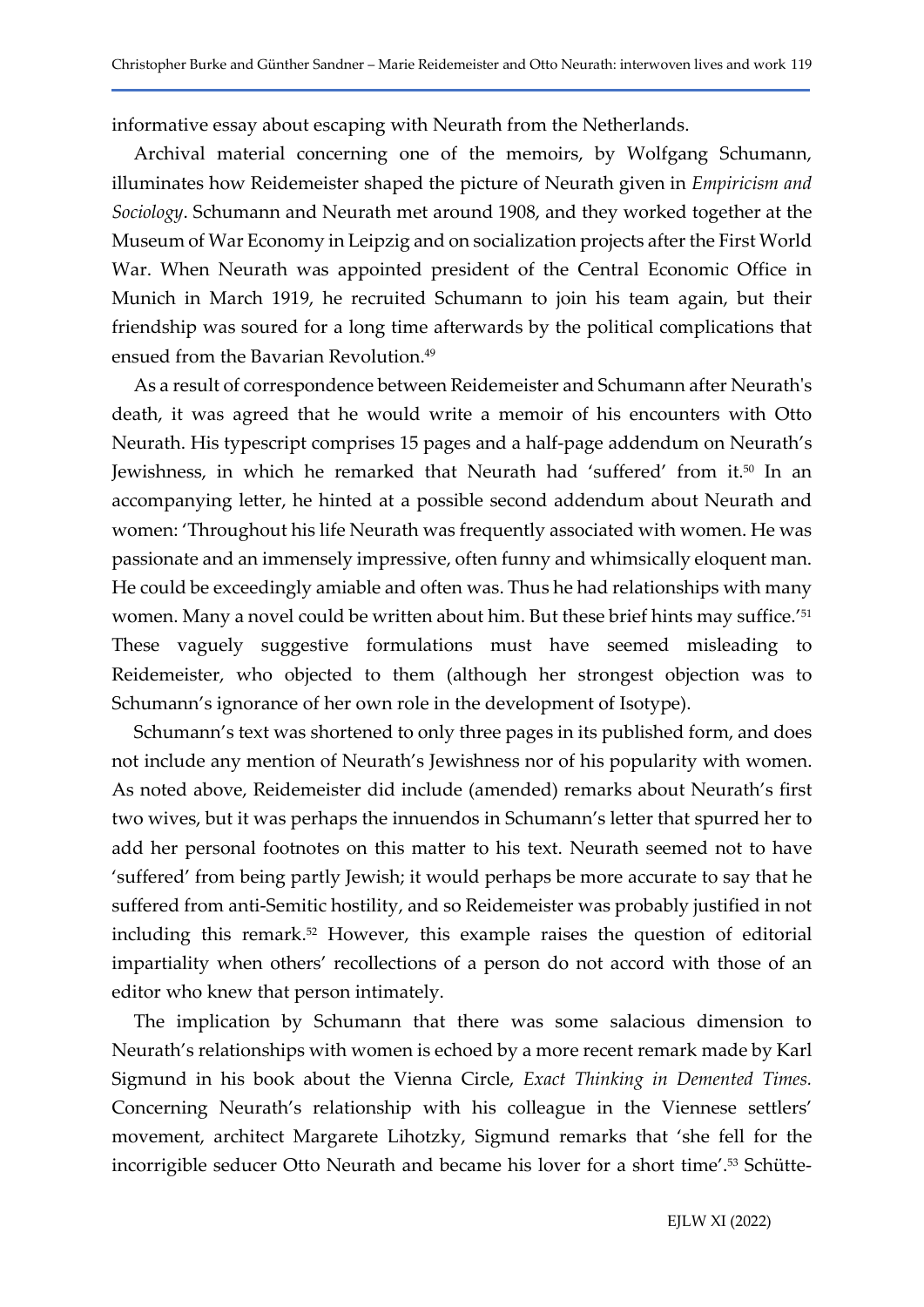Lihotzky (as she became known after her marriage to architect Wilhelm Schütte in 1927) summed up this time much later: 'My work brought me into daily contact with Neurath. In addition, we were also personal friends.' More revealingly, she wrote: 'In his enormous frame ... resided a subtly reactive, imaginative sensitivity.<sup>'54</sup> They certainly had a close personal relationship: Otto Neurath wrote fairy tales and made paintings for her, some of which survive in her archive. But a short romantic connection to Schütte-Lihotzky followed by a long-lasting relationship with Marie Reidemeister hardly seem to warrant a description of Neurath as an 'incorrigible seducer'.

Schütte-Lihotzky contributed an essay 'My friend Otto Neurath' to a section of memoirs in the book Arbeiterbildung in der Zwischenkriegszeit (Workers' education in the interwar period, 1982), which Friedrich Stadler compiled in parallel with an exhibition about Otto Neurath and Gerd Arntz. In it she recounted her five-day stay with Neurath and Reidemeister in The Hague in 1937, which 'were agonizing days': 'We no longer understood each other politically, there were endless, completely fruitless debates.'55 She had been working in the Soviet Union for several years, and this was the last time that they met. At no point in her text did she clarify precisely the cause of the dispute between the Social-Democrat Neurath and the Communist Schütte-Lihotzky (who, however, did not join the Communist Party until later, in 1939). This may be partly due to an intervention by Reidemeister: she was also a contributor to the book in question, though not an editor of it; but she read Schütte-Lihotzky's text along with several other contributions prior to publication, and suggested numerous corrections.

Schütte-Lihotzky claimed in a first draft of her contribution that Otto Neurath had already 'moved to the extreme right of Social Democracy' at the time of their dispute in The Hague.<sup>56</sup> Marie Reidemeister strongly denied this and successfully requested a correction. She wrote directly to Schütte-Lihotzky: 'No right-wing movement occurred with Neurath'; instead, the reason for the rift was 'the misfortune that you had become a devout Communist'. Schütte-Lihotzky, strenuously denied that: 'I was not a Communist at that time and did not feel that way, and therefore cannot say that I was. And certainly not a believer.'57 Schütte-Lihotzky learned later that Otto Neurath had organized a collection of money to support her after her release from four years of Gestapo custody at the end of World War II. She concluded her memoir of Neurath by saying that, in him, she had lost 'a good, loyal and caring friend'.<sup>58</sup>

Reidemeister also objected to some points in the memoir text written by the social psychologist Marie Jahoda, who Neurath had invited to work at the Social and Economic Museum for a short time in 1932. Jahoda recalled that 'The office in which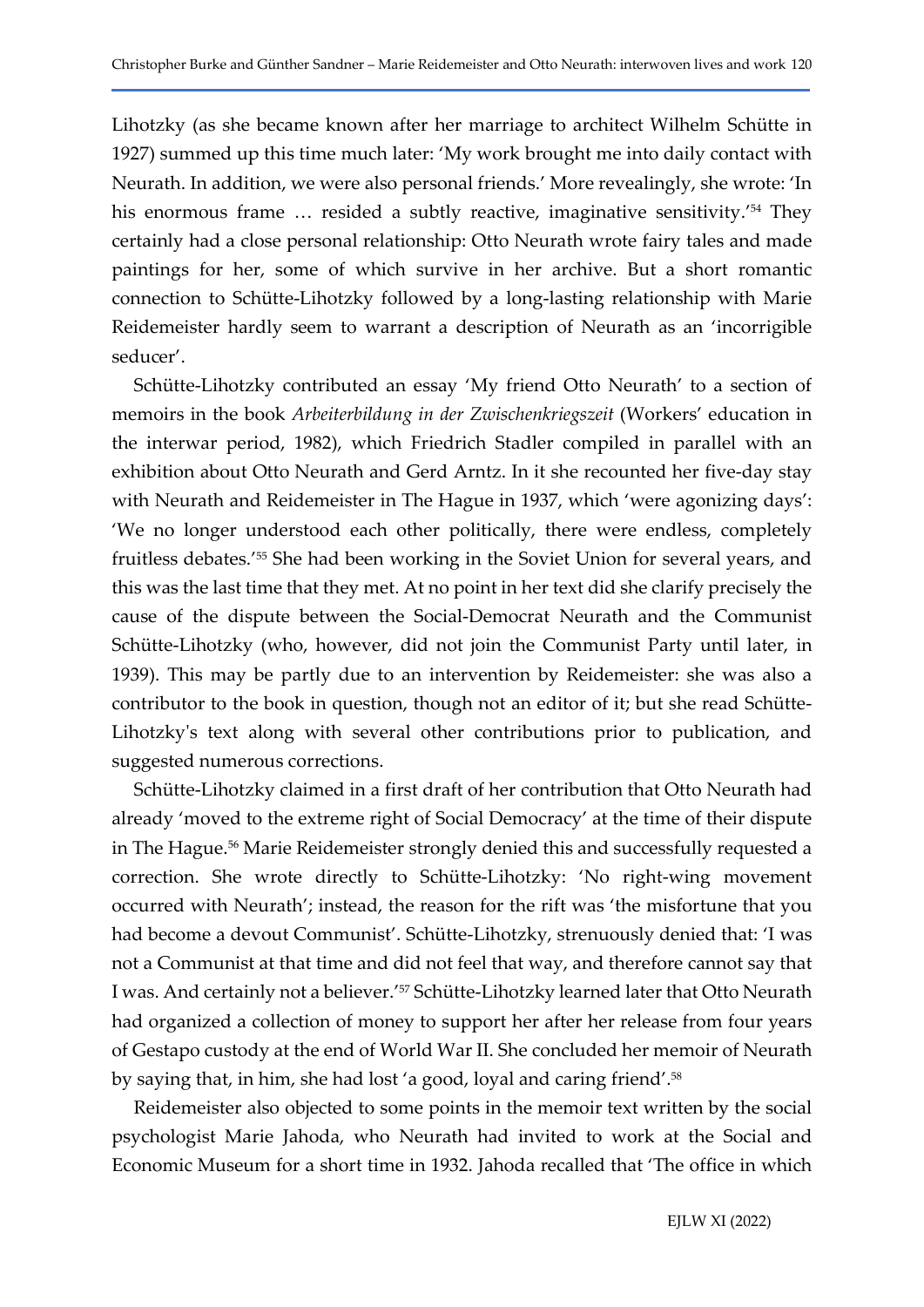we worked was animated, sustained and occasionally disrupted by Otto Neurath's personality and ideas. Otto Neurath loved to discuss his philosophical ideas and the day's events with his younger colleagues whenever it suited him.' She evidently also implied that it was Reidemeister who kept things in order. Reidemeister felt that this was misleading, and wrote to Stadler: 'What M.J. says about me is not true at all, and Otto is shown in a false light. He was the good organizer, of himself and his staff; everything went on without interruption, even if he enjoyed talking to the young people in between.'59 Any mention of Reidemeister herself was excised from Jahoda's essay, as published, but the rest of her recollection remained. Yet Reidemeister successfully requested that an untrue statement that Neurath fled The Hague in 'pyjamas and overcoat' be qualified as a rumour (in fact, they had time to pack a suitcase in readiness for their escape).<sup>60</sup>

Stadler may have experienced Reidemeister's intervention as behaviour befitting the archetypal protective widow, and apparently took the view that memories, when not factually incorrect, are more in the nature of opinions, which are not ripe for correction. Reidemeister took the reasonable view that it was her duty to correct facts (especially those she witnessed personally), but she did not seem to idealize Neurath, only wanting to establish for him credit where it was due. And she was not obstructive in terms of access to his archive and estate, instead being actively occupied with cultivating his legacy and that of Isotype. Thanks to her careful preservation of correspondence and working material, and placement of it in public collections, research and scholarship about Neurath and Isotype has been enriched.<sup>61</sup> Moreover, the archival holdings relating to her own work in educational book design allows her pioneering contribution to be brought more fully to light.<sup>62</sup>

Marie Neurath's involvement in biographical remembrance of Otto Neurath, and in editing his works, can be considered in the context of the phenomenon of 'scientific persona'. It refers to a collective entity that always reaches beyond the individual. As Daston and Sibum put it: 'The word "scientist" bears witness to a persona that resists the multiplication of identities even at the disciplinary level, not to speak of the level of the individual.'63 They recommend that we reflect on the stubborn collectivity of words like der Wissenschaftler, le scientifique, the scientist: although we have a plethora of names for scientific specialists (entomologists, crystallographers, mycologists, chemists, ornithologists, etc.), and although specialist journals and societies have notoriously fragmented the unity of science as both a corpus of knowledge and a social institution, both practitioners and laymen nonetheless cling to the collective denomination 'scientist' and its various cognates in other languages.<sup>64</sup>

The scholar and educator who unifies science, democratises knowledge and speaks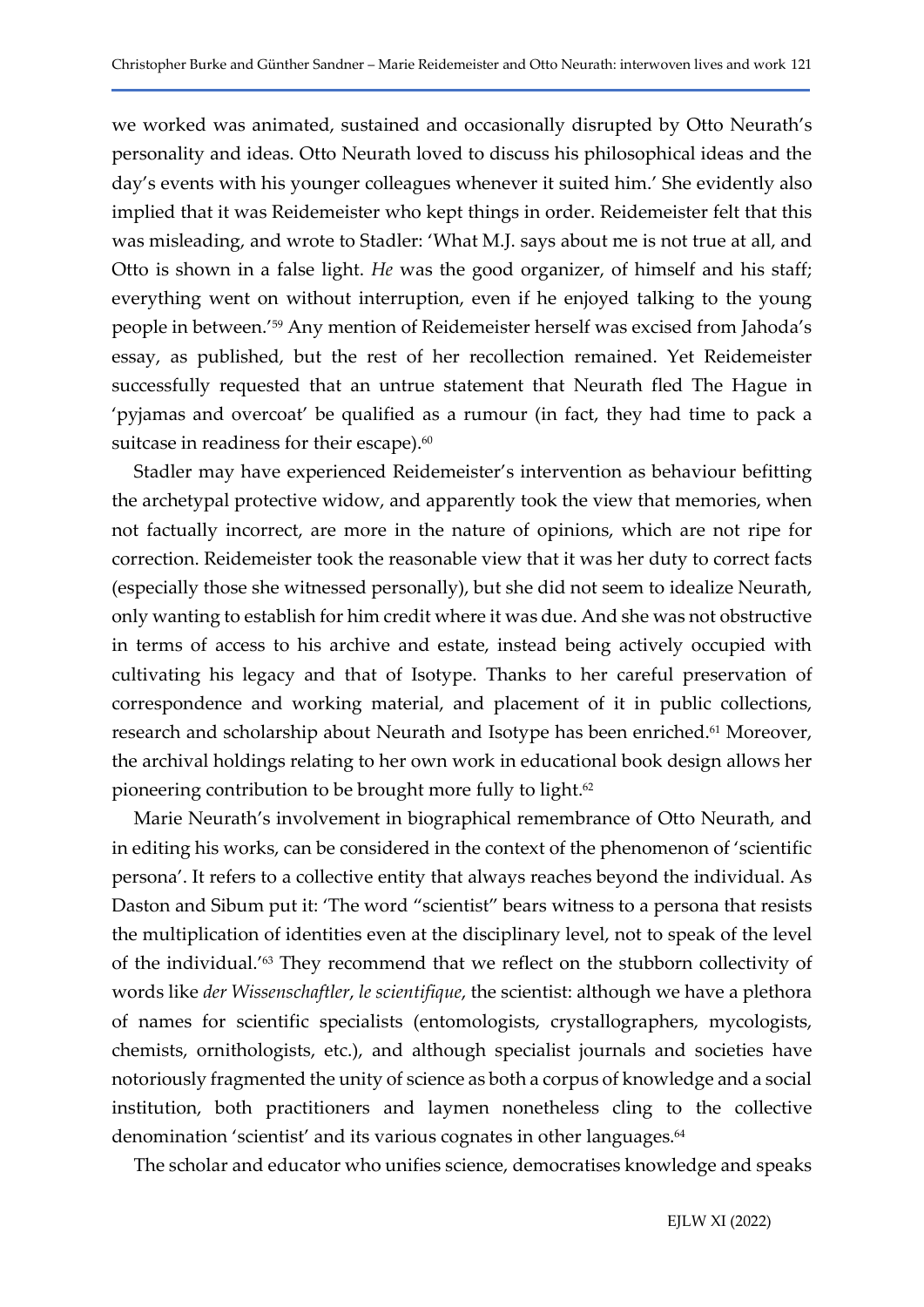to the people was a self-image of Otto Neurath, but also one that Marie Reidemeister drew of him. He was never the institutionally anchored, academic scientist, but one who propagated a new understanding of science. He overcame borders, both those of scientific disciplines and those between science and society.

Marie Reidemeister was also a pioneer, in terms of women in graphic design, as a key figure in the origins and development of Isotype. She became the principal 'transformer' at the Social and Economic Museum in Vienna, headed the Isotype Institute in Oxford together with Otto Neurath (joint secretaries and directors of study) and continued the work for almost 30 years after Neurath's death.

After the end of the Second World War, the Austrian Social and Economic Museum was founded in Vienna as the successor institution to the Social and Economic Museum in Red Vienna. Gerd Arntz worked for the Dutch Foundation for Statistics, and Rudolf Modley (a former employee from Vienna) had already established a business for pictorial statistics in the USA. Nowhere, however, was the continuity with the visual education work begun in 1925 so clear as at the Isotype Institute, which Marie Neurath led in England until 1971.

Marie Reidemeister developed as a young woman from an apprentice of Otto Neurath to a professional designer who had a decisive influence on the development of Isotype. She was not only the 'inventor' of its acronym (International System of Typographic Picture Education), but helped shape the project longer than anyone else. This has only been partially reflected in the historiography to date. As the author of the foreward to a series of 'Lives of Woman in Science' put it, 'marriage posed a real but rarely articulated—risk that an individual spouse's work would not get independent recognition'.65 For Neurath and Reidemeister, this view must be differentiated somewhat, because they formed a collaborative couple long before their marriage, which did not significantly change their collaboration.

Other collaborative couples such as the Myrdals, the Russells or the Mead-Batesons were known not only in their professional environment, but also to a broad public through countless media reports. Without doubt, they had 'a certain degree of celebrity status, often mixed with an equal degree of notoriety'.<sup>66</sup> Although Reidemeister and Neurath undoubtedly had reputations, they did not have such a form of celebrity and notoriety. The resulting risk that her partner might be forgotten influenced her work in the following decades. Given the age difference between them (and Neurath's untimely death), Reidemeister survived him by several decades and remained active. However, she not only continued to work with Isotype for a long time, but also played a decisive role in shaping both her husband's biography and the history of Isotype. This was not a process free of conflict and contradiction. For there were competing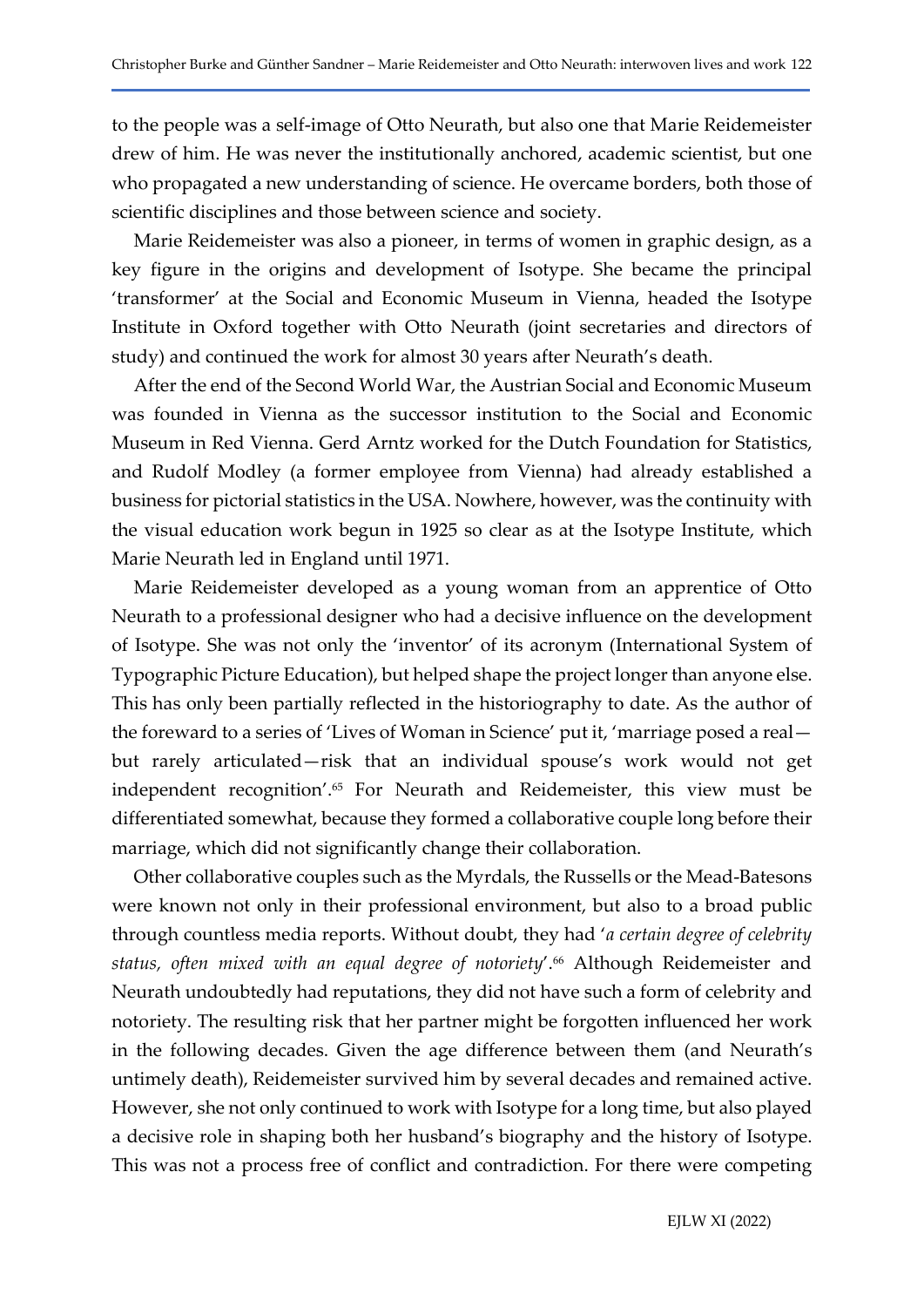narratives and struggles for interpretation with the remembered history of other contemporaries: Wolfgang Schumann, Margarete Schütte-Lihotzky and Marie Jahoda may be mentioned once again as examples. For Reidemeister, the difficulty was not to let her husband's work be forgotten, but at the same time not to conceal her own role in Isotype's history. Occasionally, Marie Reidemeister resisted when others failed to adequately evaluate her work but much more often she intervened when Neurath's achievements were not properly appreciated.

# Works Cited

### Archival sources

University of Reading Otto and Marie Neurath Isotype Collection [IC] Universität für angewandte Kunst Wien Margarete Schütte Lihotzky Papers Wiener Kreis Gesellschaft Private Archive Friedrich Stadler Österreichische Nationalbibliothek Otto and Marie Neurath Papers

#### Other sources

- Abir-Am, Pnina G., 'Series Foreword', in: Pycior, Helena M., Nancy G. Slack and Pnina G. Abir-Am (eds.), Creative Couples in the Sciences, New Brunswick, NJ: Rutgers University Press, 1996, ix–xi.
- Abir-Am, Pnina G., 'Collaborative Couples Who Wanted to Change the World. The Social Policies and Personal Tensions of the Russells, the Myrdals, and the Mead-Batesons', in: Pycior, Helena M., Nancy G. Slack and Pnina G. Abir-Am (eds.), Creative Couples in the Sciences, New Brunswick, NJ: Rutgers University Press, 1996, 267–281.
- Arntz, Gerd, 'Otto Neurath, ich und die Bildstatistik', in: Stadler, Friedrich (ed.), Arbeiterbildung in der Zwischenkriegszeit. Otto Neurath – Gerd Arntz, Wien: Löcker, 1982, 31–34.
- Bruce Milne, Marjorie (ed.), Future Books vol. 3: The crowded scene, Glasgow: Collins, 1946.
- Burke, Christopher, Eric Kindel and Sue Walker (eds.), Isotype: Design and Contexts 1925–1971, London: Hyphen Press, 2013.
- Cat, Jordi and Adam Tamas Tuboly (eds.), Neurath Reconsidered: New Sources and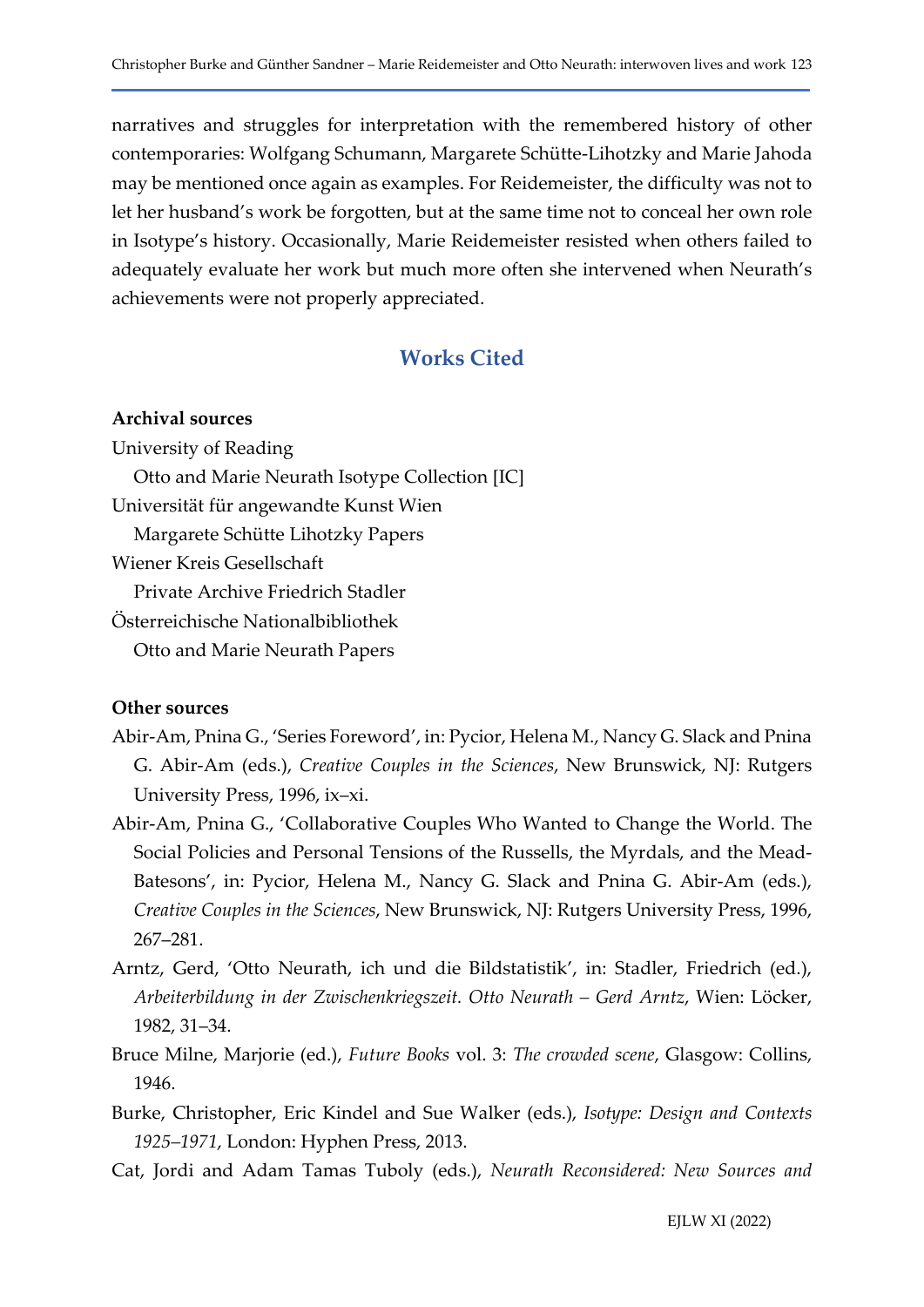Perspectives, Cham: Springer Nature, 2019, 241–338.

- Daston, Lorraine and H. Otto Sibum, 'Introduction. Scientific Personae and Their History', in: Science in Context 16:1–2 (2003) 1–8.
- Kindel, Eric, 'Isotype in Africa, 1952–8', in: Burke, Christopher, Eric Kindel and Sue Walker (eds.), Isotype: Design and Contexts 1925–1971, London: Hyphen Press, 2013, 448–497.
- Lykknes, Annette, Donald L. Opitz and Brigitte Van Tiggelen (eds.), For Better or For Worse? Collaborative Couples in the Sciences, Heidelberg, New York, Dordrecht, London: Springer, 2012.
- Mulder, Henk, 'The Vienna Circle Archive and the literary remains of Moritz Schlick and Otto Neurath', in: Synthese 64 (1985) 375–387.
- Musil, Robert, Diaries 1899–1941, Translated by Philip Payne, New York: Basic Books, 1999.
- Neurath, Marie, 'An Isotype Exhibition on Housing', in: RIBA Journal 53:12 (1947) 600– 603.
- Neurath, Marie, 'Report on the Last Years of Isotype Work', in: Synthese 8:1/2 (1950/1951) 22–27.
- Neurath, Marie, 'The origin and theory of Isotype', in: Yearbook of Education (1960) 112– 120.
- Neurath, Marie, 'Zum 40. Geburtstag des Gesellschafts- und Wirtschaftsmuseums in Wien', in: Arbeit und Wirtschaft 6 (1965) 24–26.
- Neurath, Marie, '26 September 1924 and After', in: Neurath, Otto, Empiricism and Sociology, (eds.) Neurath, Marie and Robert S. Cohen, Dordrecht & Boston: Reidel, 1973, 56–64.
- Neurath, Marie, 'Isotype', in: Instructional Science 3:2 (1974) 127–150.
- Neurath, Marie, 'Otto Neurath und die ›Wiener Methode der Bildstatistik‹', in: Arbeit und Wirtschaft 12 (1978) 3.
- Neurath, Marie, 'Otto Neurath, Wiener Methode, Isotype ein Bericht', in: Friedrich Stadler (ed.), Arbeiterbildung in der Zwischenkriegszeit. Otto Neurath – Gerd Arntz, Wien: Löcker, 1982, 24–30.
- [Neurath, Marie], 'Marie Neurath Picturing Science', in: Transforming Science for Young People: Marie Neurath and Isotype Books for Children, 2020, www.marieneurath.org. Date accessed: 30 June 2021.
- Neurath, Marie and Robin Kinross, The Transformer: Principles of Making Isotype Charts, London: Hyphen Press, 2009.
- Neurath, Otto, Empiricism and Sociology, (eds.) Neurath, Marie and Robert S. Cohen, Dordrecht, Boston: Reidel, 1973.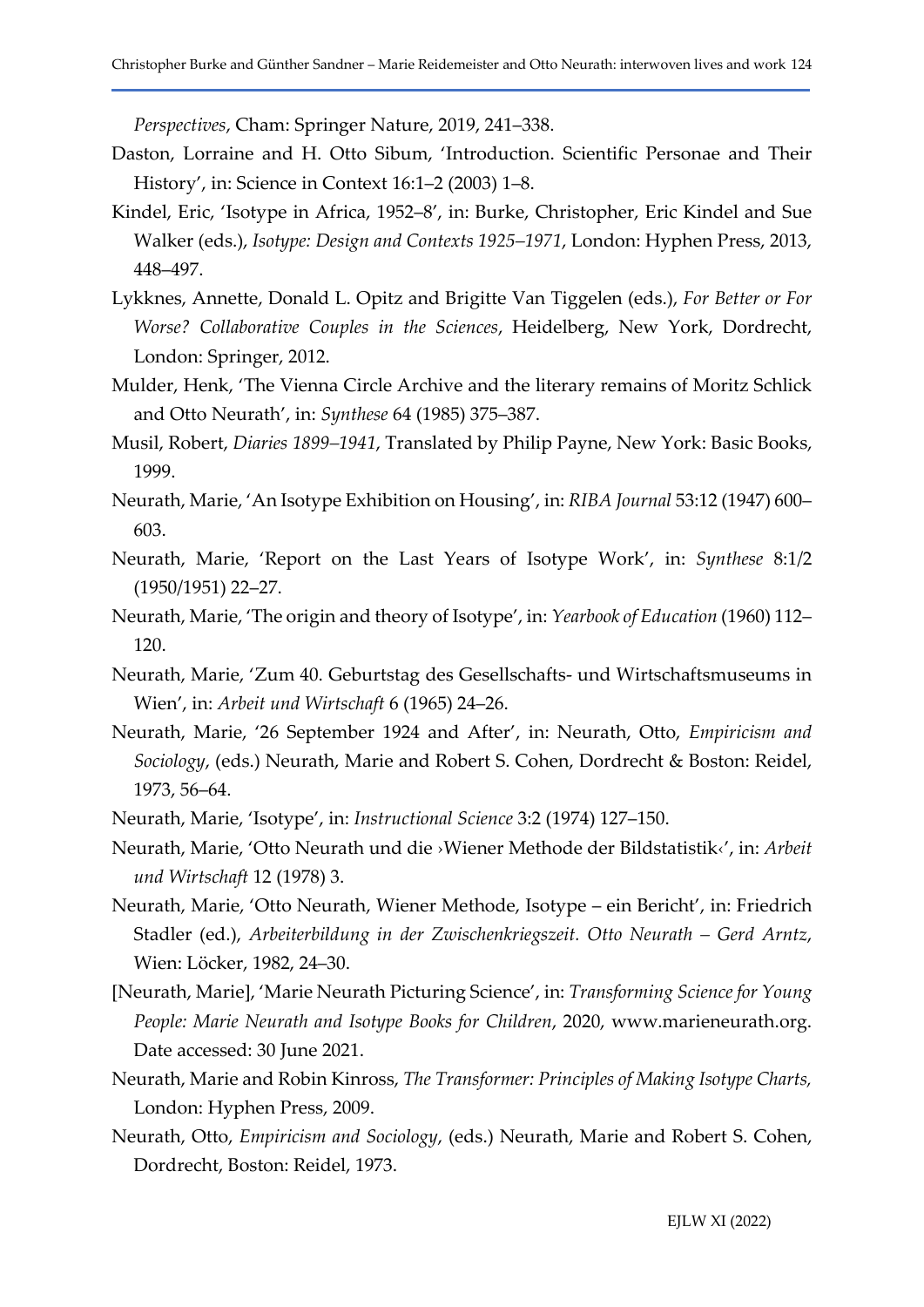- Neurath, Otto, 'Bildstatistik nach Wiener Methode in der Schule (1933) ', in: Haller, Rudolf and Robin Kinross (eds.), Otto Neurath. Gesammelte bildpädagogische Schriften, Wien: Hölder-Pichler-Tempsky, 1991, 265–336.
- Neurath, Otto, 'Visual Education. Humanisation versus Popularisation', in: Nemeth, Elisabeth and Friedrich Stadler (eds.), Encyclopedia and Utopia. The Life and Work of Otto Neurath (1882-1945), Dordrecht: Springer, 1996, 245–335.
- Neurath, Otto, From hieroglyphics to Isotype: a visual autobiography, (eds.) Eve, Matthew and Christopher Burke, London: Hyphen Press, 2010.
- Opitz, Donald L., Staffan Bergwik and Brigitte Van Tiggelen, 'Introduction: Domesticity and the Historiography of Science', in: Opitz, Donald L., Staffan Bergwik and Brigitte Van Tiggelen (eds.), Domesticity in the Making of Modern Science. New York: Palgrave Macmillan, 2016 (1–15).
- Pycior, Helena M., Nancy G. Slack and Pnina G. Abir-Am (eds.), Creative Couples in the Sciences, New Brunswick, NJ: Rutgers University Press, 1996.
- Sandner, Günther, 'Demokratisierung des Wissens. Otto Neuraths politisches Projekt', in: Österreichische Zeitschrift für Politikwissenschaft 38:2 (2009) 231–248.
- Sandner, Günther, Otto Neurath. Eine politische Biographie, Wien: Zsolnay, 2014
- Sandner, Günther, 'Freundschaft und Entfremdung. Margarete Schütte-Lihotzky und Otto Neurath', in: Bois, Marcel and Bernadette Reinhold (eds.), Margarete Schütte-Lihotzky. Architektur. Politik. Geschlecht. Neue Perspektiven auf Leben und Werk, Basel: Birkhäuser, 2019, 184–194.
- Sandner, Günther, 'Anna Schapire Ein intellektuelles Porträt', in: Dogramaci, Burcu and Günther Sandner (eds.), Rosa und Anna Schapire, Sozialwissenschaft, Kunstgeschichte und Feminismus um 1900, Berlin: AviVa, 2017, 119–141.
- Schütte-Lihotzky, Margarete, 'Mein Freund Otto Neurath', in: Friedrich Stadler (ed.), Arbeiterbildung in der Zwischenkriegszeit. Otto Neurath – Gerd Arntz, Wien: Löcker, 1982, 40–42.
- Schütte-Lihotzky, Margarete, Warum ich Architektin wurde, Salzburg: Residenz, 2004.
- Sigmund, Karl, Sie nannten sich Der Wiener Kreis: exaktes Denken am Rand des Untergangs, Wiesbaden: Springer, 2015.
- Sigmund, Karl, Exact Thinking in Demented Times: the Vienna Circle and the Epic Quest for the Foundations of Science, New York: Basic Books, 2017.
- Slack, Nancy G., 'Epilogue: Collaborative Couples Past, Present and Future', in: Lykknes, Annette, Donald L. Opitz and Brigitte Van Tiggelen (eds.), For Better or For Worse? Collaborative Couples in the Sciences, Heidelberg, New York, Dordrecht, London: Springer, 2012, 271–295.
- Stadler, Friedrich (ed.), Arbeiterbildung in der Zwischenkriegszeit. Otto Neurath Gerd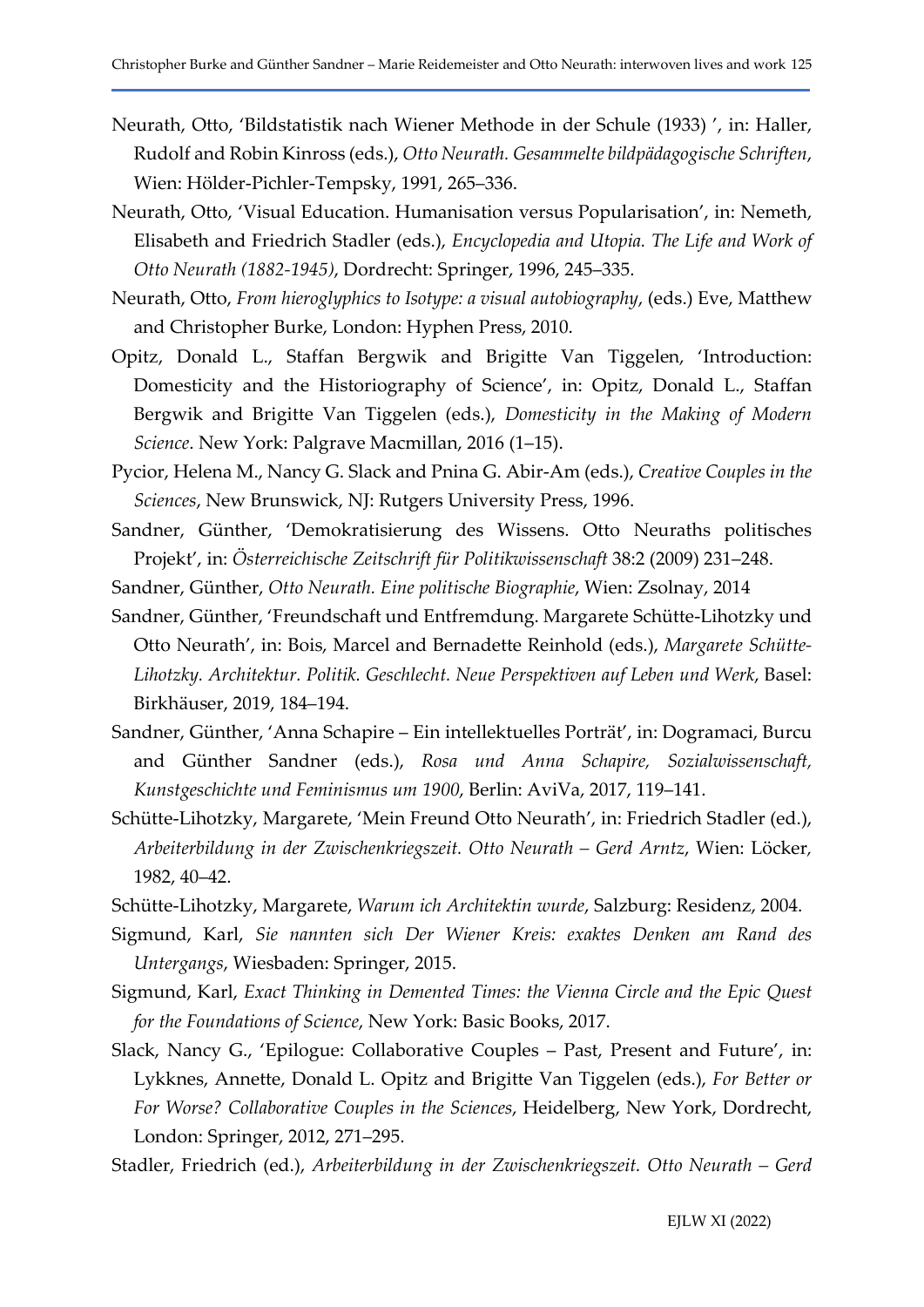Arntz, Wien: Löcker, 1982.

- Tucholsky, Kurt (writing as Peter Panter), 'Auf dem Nachttisch', (March 1931), in Gesammelte Werke, Band 9, Reinbek: Rowohlt, 1975.
- Twyman, Michael, 'Isotype und die Universität Reading', in: Stadler, Friedrich (ed.), Arbeiterbildung in der Zwischenkriegszeit. Otto Neurath – Gerd Arntz, Wien: Löcker, 1982, 185–188.

### About the Authors

Günther Sandner is a political scientist and historian. He published a biography of Otto Neurath in 2014 and edited, among others, a book on Rosa and Anna Schapire in 2017 (together with Burcu Dogramaci). He heads the research project Isotype: Origin, development, and legacy. In 2022, his book Weltsprache ohne Worte. Rudolf Modley, Margaret Mead und das Glyphs-Projekt will be published. He is a research fellow at the Institute Vienna Circle at the University of Vienna.

Christopher Burke is a designer, and design historian. He co-edited Otto Neurath's 'visual autobiography' From hieroglyphics to Isotype (2010) and was co-curator of the exhibitions 'Isotype: international picture language' (Victoria & Albert Museum, London, 2010) and 'Time(less) signs: Otto Neurath and reflections in contemporary Austrian art' (Austrian Cultural Forum, London, 2014). Burke was also a major contributor to the book Isotype: design and contexts, 1925–1971 (2013).

#### **Notes**

<sup>1</sup> FWF – Austrian Science Fund: Isotype. Origin, development, and legacy (P31500).

<sup>2</sup> Neurath, Otto, 'Bildstatistik nach Wiener Methode in der Schule (1933) ', in: Haller, Rudolf and Robin Kinross (eds.), Otto Neurath. Gesammelte bildpädagogische Schriften, Wien: Hölder-Pichler-Tempsky, 1991, 265.

<sup>&</sup>lt;sup>3</sup> Neurath, Marie, 'Isotype', in: Instructional Science 3:2 (1974) 137.

<sup>4</sup> Neurath, Otto, 'Visual Education. Humanisation versus Popularisation', in: Nemeth, Elisabeth and Friedrich Stadler (eds.), Encyclopedia and Utopia. The Life and Work of Otto Neurath (1882-1945), Dordrecht: Springer, 1996; Sandner, Günther, 'Demokratisierung des Wissens. Otto Neuraths politisches Projekt', in: Österreichische Zeitschrift für Politikwissenschaft 38:2 (2009).

<sup>&</sup>lt;sup>5</sup> Neurath, Marie and Robin Kinross, *The Transformer: Principles of Making Isotype Charts, London:* Hyphen Press, 2009. The exhibition called 'Marie Neurath: picturing science', at the House of Illustration, London, 19 July to 3 November 2019.

<sup>6</sup> Sandner, Günther, Otto Neurath. Eine politische Biographie, Wien: Zsolnay, 2014; Neurath, Otto, From hieroglyphics to Isotype: a visual autobiography, (eds.) Eve, Matthew and Christopher Burke, London: Hyphen Press, 2010.

<sup>7</sup> Abir-Am, Pnina G., 'Collaborative Couples Who Wanted to Change the World. The Social Policies and Personal Tensions of the Russells, the Myrdals, and the Mead-Batesons', in: Pycior, Helena M.,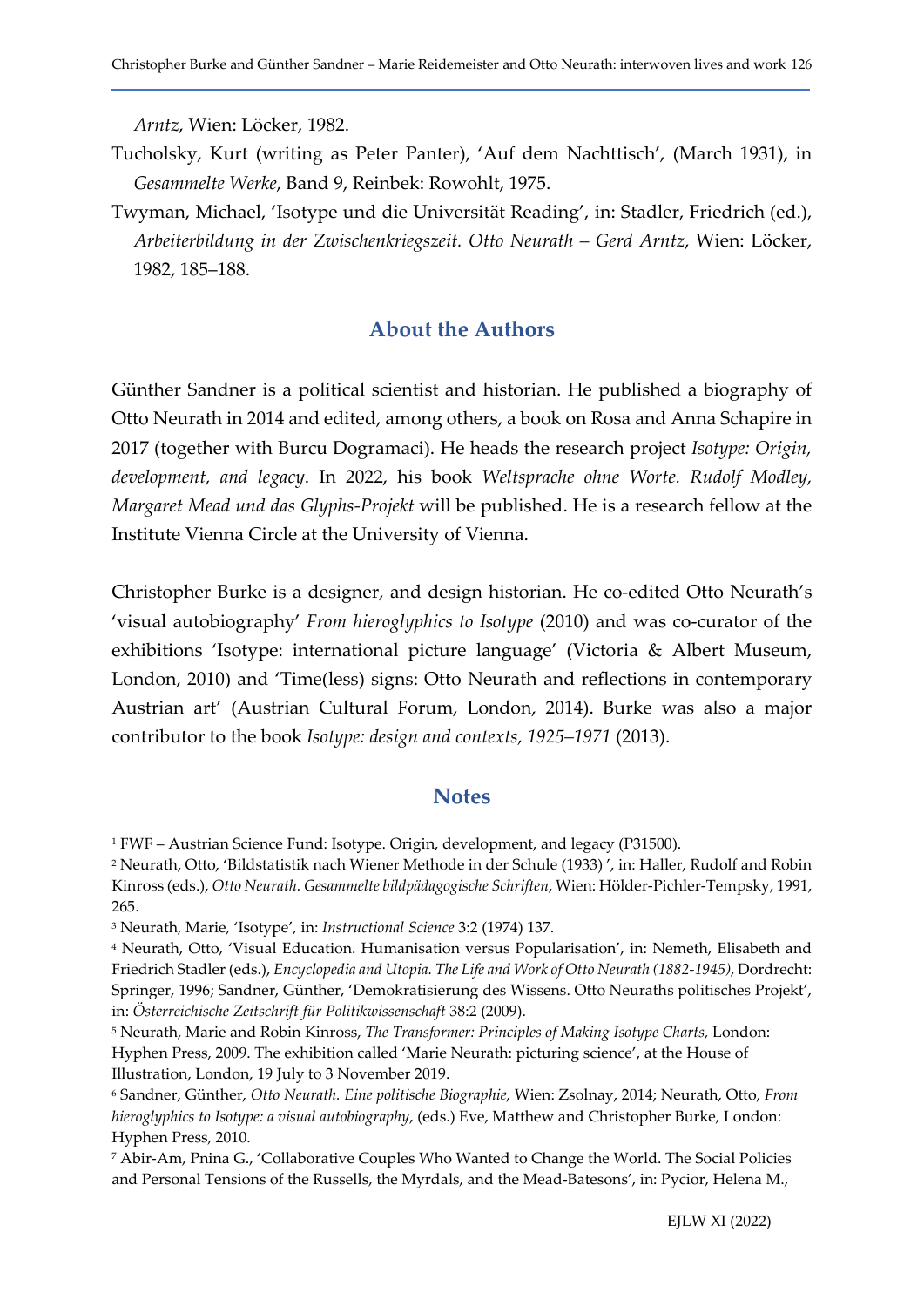Nancy G. Slack and Pnina G. Abir-Am (eds.), Creative Couples in the Sciences, New Brunswick, NJ: Rutgers University Press, 1996, 279.

<sup>8</sup> Cat, Jordi and Adam Tamas Tuboly (eds.), Neurath Reconsidered: New Sources and Perspectives, Cham: Springer Nature, 2019 (280).

<sup>9</sup> Pycior, Helena M., Nancy G. Slack and Pnina G. Abir-Am (eds.), Creative Couples in the Sciences, New Brunswick, NJ: Rutgers University Press, 1996; Lykknes, Annette, Donald L. Opitz and Brigitte Van Tiggelen (eds.), For Better or For Worse? Collaborative Couples in the Sciences, Heidelberg, New York, Dordrecht, London: Springer, 2012.

<sup>10</sup> Sandner, Günther, 2014 (41–42). On Anna Schapire, see Sandner, Günther, 'Anna Schapire – Ein intellektuelles Porträt', in: Dogramaci, Burcu and Günther Sandner (eds.), Rosa und Anna Schapire, Sozialwissenschaft, Kunstgeschichte und Feminismus um 1900, Berlin: AviVa, 2017, 119–141.

<sup>11</sup> Sandner, Günther 2014 (57–59).

<sup>12</sup> For the purposes of brevity and clarity, Marie Reidemeister-Neurath will be referred to in this article principally as Marie Reidemeister, as indeed she remained for most of her time together with Neurath. <sup>13</sup> Neurath, Otto, *Empiricism and Sociology*, (eds.) Neurath, Marie and Robert S. Cohen, Dordrecht, Boston: Reidel, 1973 (81). Reidemeister had never known Anna Schapire, of course.

<sup>14</sup> The first draft of 'An was ich mich erinnere' is dated December 1980, and was revised in 1982. In 1984 an English translation, 'What I remember', was made by Robin Kinross and approved by Marie Neurath. The original typescript is in: University of Reading, Otto and Marie Neurath Isotype Collection (IC), 'What I remember', unpublished typescript, 1984. All citations in the following are taken from this translation, with kind permission of Robin Kinross. Only in very rare instances are minor facts in her memoir not borne out by historical evidence. In his obituary of Marie Neurath, Kinross wrote: 'And as well as her concern for accurate and honest statement, she had a phenomenally exact memory: she was an exemplary recorder of events.' Neurath, Marie and Robin Kinross 2009 (120). <sup>15</sup> Reidemeister and Minna Specht would meet again much later, during their internment on the Isle of Man (1940/1).

<sup>16</sup> University of Reading, IC, 'What I remember', unpublished typescript, 1984, 23–24.

<sup>17</sup> University of Reading, IC, 'What I remember', unpublished typescript, 1984, 27. No doubt the diminutive nickname 'Mieze' had been communicated to Neurath by Reidemeister's brother Kurt: it was how her three brothers (two older, one younger) commonly referred to her. She also recalled that her mother took to calling her 'Miezele'.

<sup>18</sup> The original German title of that text is 'Lehrling und Geselle von Otto Neurath | in Wiener Methode und Isotype'. See Neurath, Marie and Robin Kinross, 2009 (9).

<sup>19</sup> University of Reading, IC, 'What I remember', unpublished typescript, 1984, 28. She recalled: 'Otto told me of the assets of life in a city which is too big for the irritations of gossip in smaller places.' Neurath, Marie, '26 September 1924 and After', in: Neurath, Marie, '26 September 1924 and After', in: Neurath, Otto, Empiricism and Sociology, (eds.) Neurath, Marie and Robert S. Cohen, Dordrecht & Boston: Reidel, 1973.

<sup>20</sup> University of Reading, IC, 'What I remember', unpublished typescript, 1984, 28–29.

<sup>21</sup> Musil, Robert, Diaries 1899–1941, Translated by Philip Payne, New York: Basic Books, 1999 (236).

<sup>22</sup> University of Reading, IC, 'What I remember', unpublished typescript, 1984, 30.

<sup>23</sup> Idem, page 33.

<sup>24</sup> Neurath, Marie, 'Zum 40. Geburtstag des Gesellschafts- und Wirtschaftsmuseums in Wien', in: Arbeit und Wirtschaft 6 (1965) 24.

<sup>25</sup> University of Reading, IC, 'What I remember', unpublished typescript, 1984, 29. In a short essay published a couple of years before writing this, she wrote: 'Ja, ich hatte bereits beschlossen mitzuarbeiten, denn die ganze Atmosphäre in Wien und im Kreise Neuraths hatte mich gefangengenommen.' ('Yes, I had already decided to cooperate, because the whole atmosphere in Vienna and in Neurath's circle had captivated me.'). Neurath, Marie, 'Otto Neurath und die "Wiener Methode der Bildstatistik"', in: Arbeit und Wirtschaft 12 (1978) 3.

26 Neurath, Marie and Robin Kinross 2009 (10).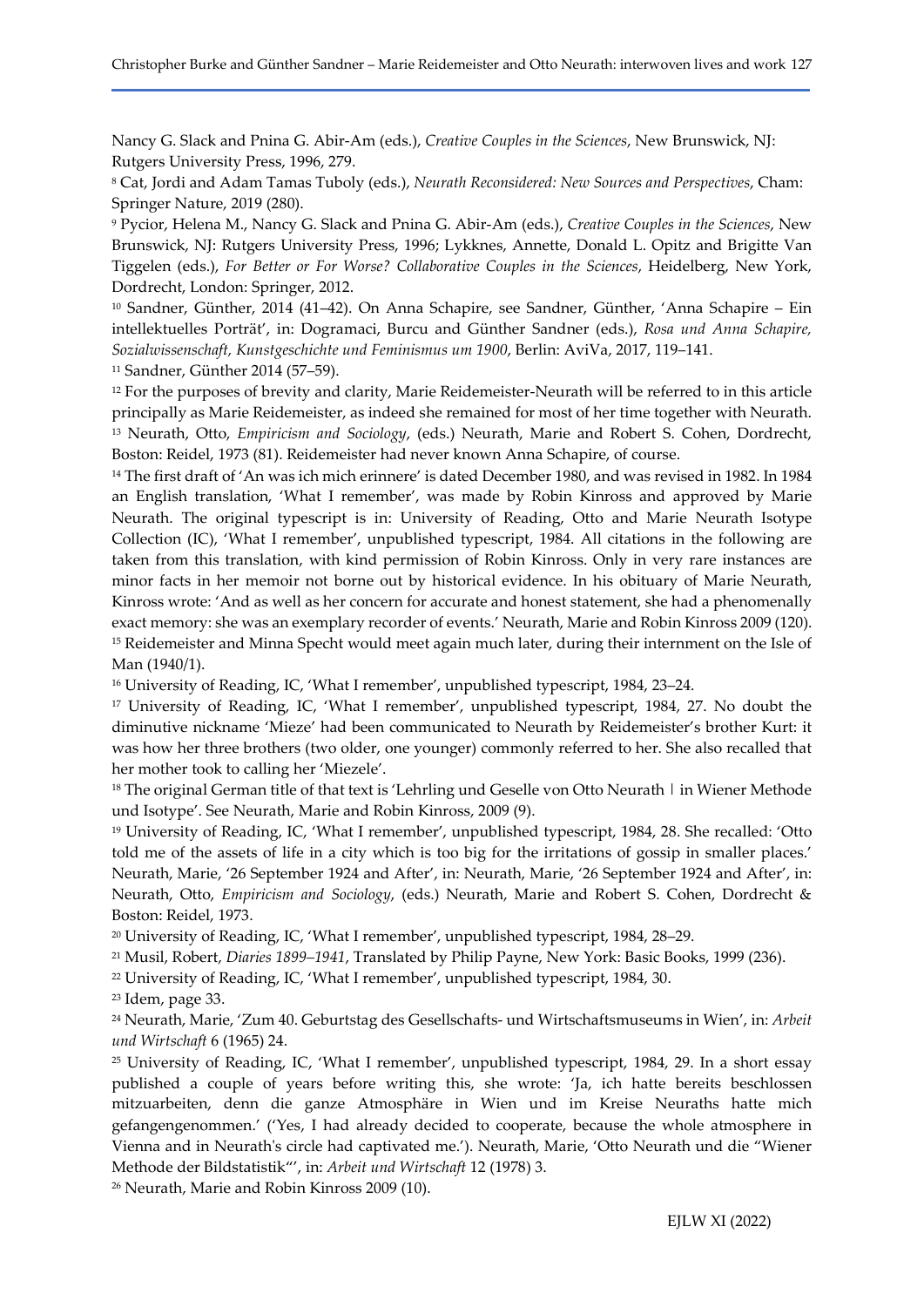<sup>27</sup> University of Reading, IC, 'What I remember', unpublished typescript, 1984, 39.

<sup>28</sup> Österreichische Nationalbibliothek, Ser.n. 31.878, Letter from Neurath (as director of the Museum) to Reidemeister, 10 February 1927. Reidemeister was also registered at the philosophy faculty of Vienna University between 30 April 1925 and Easter 1927. Only two things in Neurath's life were closed to her, she recalled: his classes at the Arbeiterhochschule (Worker's academy) and Vienna Circle meetings. Neurath, Marie 1973, 59.

<sup>29</sup> Reidemeister also wrote a few methodological essays during that period; see the bibliography in Burke, Christopher, Eric Kindel and Sue Walker (eds.), Isotype: Design and Contexts 1925–1971, London: Hyphen Press, 2013.

<sup>30</sup> Neurath, Marie, 'An Isotype Exhibition on Housing', in: RIBA Journal 53:12 (1947) 601; Neurath, Marie, 'The origin and theory of Isotype', in: Yearbook of Education (1960) 115. In Neurath, Marie 1974, 136, she referred to the role by customary default with 'he'. Indeed, Friedrich Bauermeister also worked as a transformer at the Vienna Museum.

<sup>31</sup> Neurath, Marie and Robin Kinross 2009 (44). See also Arntz, Gerd, 'Otto Neurath, ich und die Bildstatistik', in: Stadler, Friedrich (ed.), Arbeiterbildung in der Zwischenkriegszeit. Otto Neurath – Gerd Arntz, Wien: Löcker, 1982, 31–34.

<sup>32</sup> Tucholsky, Kurt (writing as Peter Panter), 'Auf dem Nachttisch', (March 1931), in Gesammelte Werke, Band 9, Reinbek: Rowohlt, 1975 (144).

<sup>33</sup> University of Reading, IC, 'What I remember', unpublished typescript, 1984, 62–63.

<sup>34</sup> Neurath, Marie and Robin Kinross, 2009 (47–49).

<sup>35</sup> University of Reading, IC, 'What I remember', unpublished typescript, 1984, 99. Frisch had in fact been mentored by Olga Hahn in Vienna as a young man, as he told Reidemeister.

<sup>36</sup> Neurath, Marie, 'Report on the Last Years of Isotype Work', in: Synthese 8:1/2 (1950/1951)

<sup>37</sup> Neurath, Marie, 'Otto Neurath, Wiener Methode, Isotype – ein Bericht', in: Friedrich Stadler (ed.), Arbeiterbildung in der Zwischenkriegszeit. Otto Neurath – Gerd Arntz, Wien: Löcker, 1982, 29–30.

<sup>38</sup> See Kindel, Eric, 'Isotype in Africa, 1952–8', in: Burke, Christopher, Eric Kindel and Sue Walker (eds.), Isotype: Design and Contexts 1925–1971, London: Hyphen Press, 2013, 448–497.

<sup>39</sup> Opitz, Donald L., Staffan Bergwik and Brigitte Van Tiggelen, 'Introduction: Domesticity and the Historiography of Science', in: Opitz, Donald L., Staffan Bergwik and Brigitte Van Tiggelen (eds.), Domesticity in the Making of Modern Science. New York: Palgrave Macmillan, 2016.

<sup>40</sup> University of Reading, IC, 'What I remember', unpublished typescript, 1984, 81.

<sup>41</sup> Idem, page 79.

<sup>42</sup> Idem, page 87.

<sup>43</sup> Neurath to Rudolf Carnap, 16 June 1945, and Ina Carnap to Neurath, 24 August 1945, both in Cat, Jordi and Adam Tamas Tuboly 2019 (645, 652).

<sup>44</sup> Neurath, Otto 2010 (ix, xix).

<sup>45</sup> Published in Bruce Milne (1946). Reidemeister remarked that Rotha 'stylistically reworked' Neurath's text. Österreichische Nationalbibliothek, Nachlaß

Otto und Marie Neurath, 1242/22-3, Letter to Wolfgang Schumann, 4 March 1947.

<sup>46</sup> Letter from Marie Neurath to Robin Kinross, 1 May 1977 (Private Collection). She remarked that Neurath's economic writings should be taken more seriously. Neurath himself stated that he thought his visual experiences were 'representative' and 'general'. Neurath, Otto 2010 (126).

<sup>47</sup> Neurath, Marie 1973 (59).

<sup>48</sup> 'What I remember' is prefaced by the dedication 'told and written down for Henk Mulder', but could she only have had one or two readers in mind? Robin Kinross recalls that she was an admirer of Elias Canetti's autobiographical writing and tried to emulate it somewhat in her own (Interview Christopher Burke with Robin Kinross, 13 August 2019).

<sup>49</sup> On the role of Wolfgang Schumann in Otto Neurath's Life, see Sandner, Günther 2014 (46, 99–103, 112–115).

<sup>50</sup> Österreichische Nationalbibliothek, Ser. n. 31.871, Schumann, Wolfgang, 'Kleine Beiträge zu Otto Neuraths Lebensbeschreibung', Typescript, 1951.